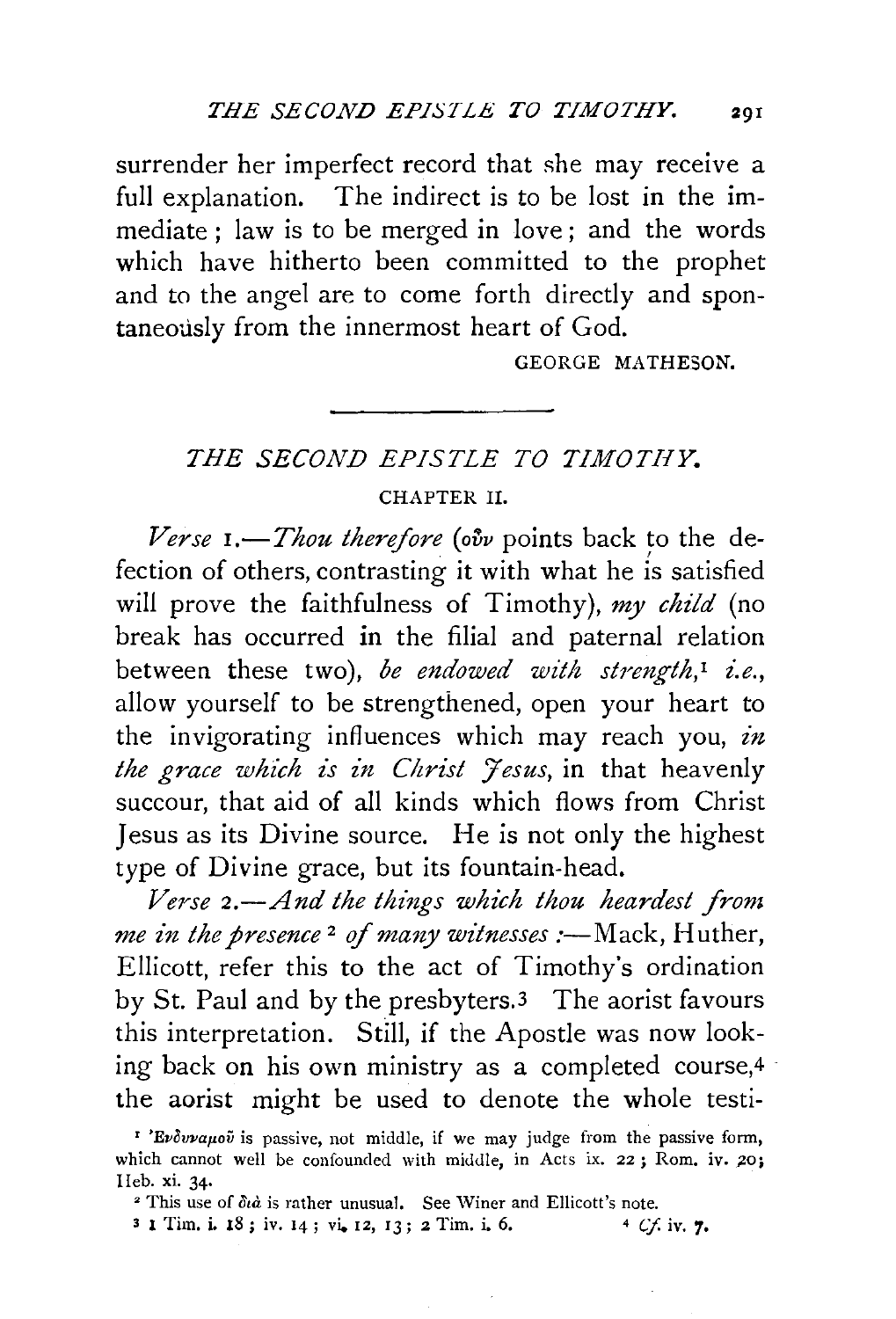mony which St. Paul's life and word had borne to the facts and philosophy of Christianity. No countenance is given to the idea of esoteric doctrine or tradition, which some have deduced from it *:—entrust thou to faithful men, such as will be fitted to teach others again.*  Aptness to teach, coupled with moral faithfulness, constitutes the genuine apostolic succession. Its function aims at no sacramental dignity, but consists ot power and fitness to hand on by living word and holy loyalty, the Heaven-sent message of life. Divine truth has not been mended or enlarged by an apostolic tradition, in addition to, or distinct from, the apostolic writings; but it has been exemplified by holy living and persistent utterance of the ever open secret. No order of freemasonic privilege, er priestly assumption of exclusive rights, can be honestly introduced into this passage. Vigorous confirmation of this view arises in the Apostle's choice of illustrations which then follow.

*Verse*  $3. -Do$  thou suffer affliction with me:  $1 - Thus$ we find another hint of St. Paul's strong affection for Timothy, and his human craving for the younger man's sympathy in his present deep affliction. The muster-roll of apostolic men contains the sacred list of the martyrs and prisoners of Christ *:-as a good soldier* 2 *of Christ J'esus.* It is as if he said, "Encounter the difficulties, submit to the restraints, accept the terms, tests, risks, and regimen of a soldier. You and I are not our own. Our Commander-in-chief, our imperial Captain, our heavenly Country claim us as theirs. I do not place before you the honours of a

<sup>&</sup>lt;sup>I</sup> The Textus Receptus here reads,  $\sigma \delta \nu$ , but Tischendorf (8), Meyer, Ellicott, lead  $\sigma\nu\gamma\kappa\alpha\kappa\sigma\pi\acute{a}\theta\eta\sigma\sigma\nu$ , with  $\aleph$ , A, C\*, D\*, and other MSS. and versions.

<sup>&</sup>lt;sup>2</sup> Comp. for this genitive of possession, Eph. i. I; Rom. i. I.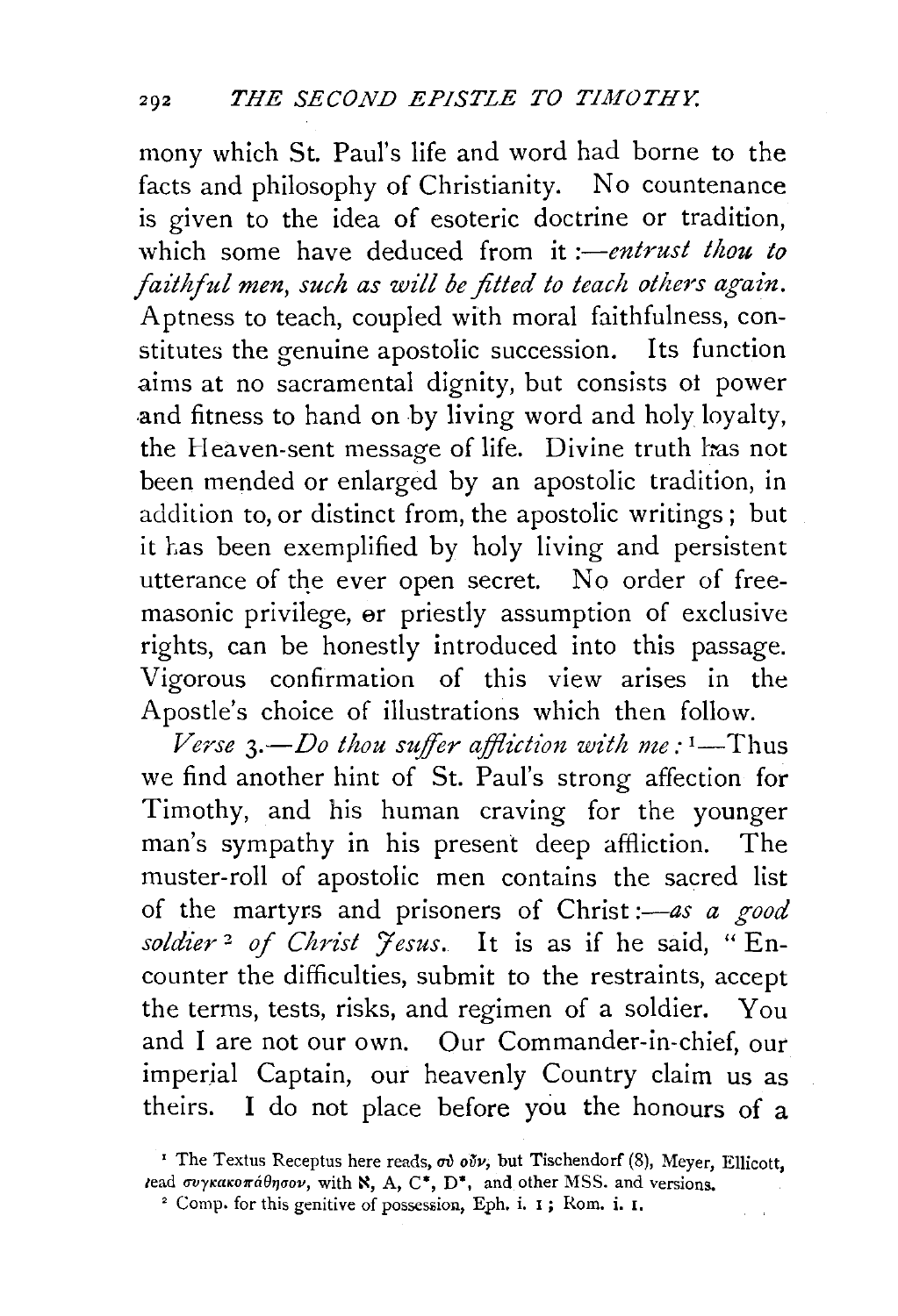general, but the toil and self-abnegation of the 'good soldier.' Some soldiers desert at the hour of peril, tamper with the enemy, and fear to die for their Master. Fulfil the ideal of a soldier by entire self-surrender, by faithfulness and heroism."

*Verse* 4. - *No one on military service*,<sup>*i*</sup> no one, *i.e.*, who is taking the part of a soldier, *entangles himself in the businesses of life,-The* soldier may, indeed, have his times of repose from active military service, when the ordinary avocations of life demand his attention ; but while the campaign lasts, every other interest or claim is postponed or overborne - *in order that he may please him who enrolled him £n the army.* The Spartan  $\sigma\tau\rho\sigma\tau$ ós and the Roman *exercitus* consisted of all citizens who, when the object for which the army was organized had been attained, were forthwith disbanded. The illustration includes the idea of a rigidly guarded "order," to which Timothy and his elders belonged. The rank and file of the army rather than the dignity of officers and aristocrats furnish the Apostle with his most potent metaphor.

*Verse* s.-Then, taking another illustration, he proceeds, *Again,* if *any one also strive in the games* 2 (perform the part of an athlete in, the public games of skill) *he is not crowned if he do not strive lawfully, i.e., in* harmony with the rules of training and conventional right provided in each case. Some of these laws are laid down by the master of the ceremonies, and others

<sup>&</sup>lt;sup>1</sup>  $\Sigma$ *rpartivw* is one of a considerable group of verbs in  $\epsilon v \omega$ , which expresses in the middle voice the idea of acting the part, or fulfilling the functions, involved in the action of the verb.<br><sup>2</sup> 'A $\theta$ )*A*s*u* is more frequently used in this sense, while  $d\theta\lambda \neq \omega$ , the word used

here, is confined in Attic Greek to sense of endurance and labour ; but Rost and Palm give instances among later Greek writers of this use.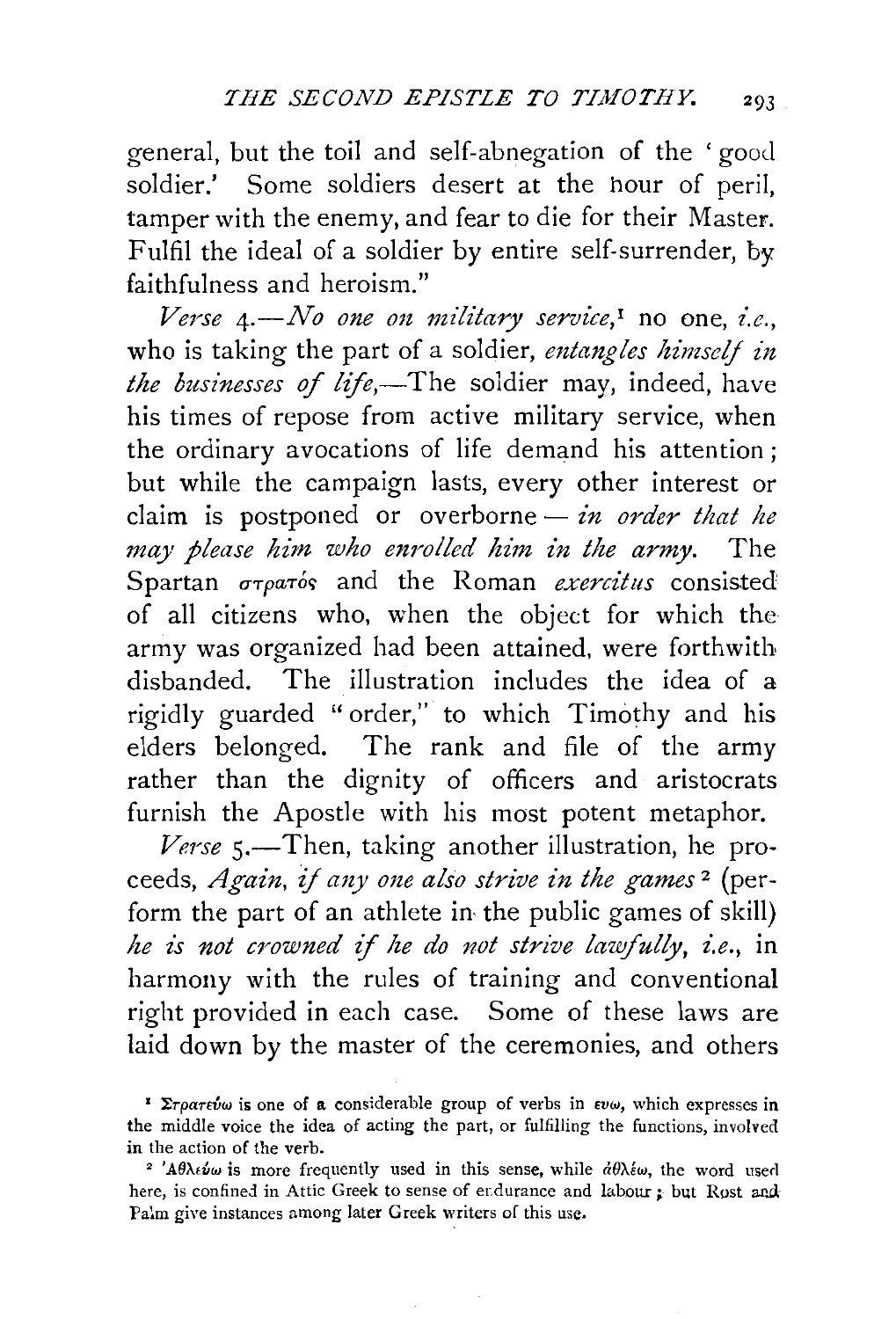by the physician. The spiritual athlete must attend to all the laws of evangelical conflict. He cannot dispense with self-sacrificing toil. He must be content to undergo long preparation. He should appreciate the difficulty of the strife and the claims of his antagonist. No unfair advantage should be taken of an ·enemy, be he sinner, idolater, or unbeliever. If the spiritual athlete would win the crown of successful strife with competitors for the same honour, his training and his conduct of the strife must be in harmony with the laws of truth and uprightness. The worse reason is not rhetorically to be made the better, nor must the rotten argument be thought good enough for the fool or the child.

*Verse 6.-It is due to the husbandman who is labour ing* (unto weariness) to partake first of all the fruits.<sup>1</sup> The most willing and devoted labourer is the most speedily blessed. Another illustration of ministerial office is now drawn from the handwork of the husbandman. Should the minister of God want the honours of a commander, the ensigns of bravery, the crown of successful conflict, or speedy participation in the fruits of toil, he must acquire the genius of thoroughness, .conscientiousness, zeal, self-forgetfulness, enthusiasm. After hinting this, St. Paul, as though he thought he had been speaking in parables which needed interpretation, adds, *Understand* (intelleetually grasp) *the thing which I am saying* (under these metaphors), for the Lord will<sup>2</sup> give thee accurate comprehension<sup>3</sup> in all

<sup>&</sup>lt;sup>1</sup> Winer is said to have found transgression of syntax in the reference of the  $\pi \rho \tilde{\omega}$ τον to the *μεταλαμβάνειν*, and to have referred it to *κοπιώντα*; but (p. 696) he states with great respect the translation given above.

 $\bullet$   $\Delta\omega\sigma\epsilon\iota$  is preferred on good authority (N, A, C, D, F, &c.) to  $\delta\omega\eta$ .

<sup>-</sup>s *Nohv* is to apprehend, to perceive the details of; *rrvvicvat,* to put together the elements of which knowledge is built up.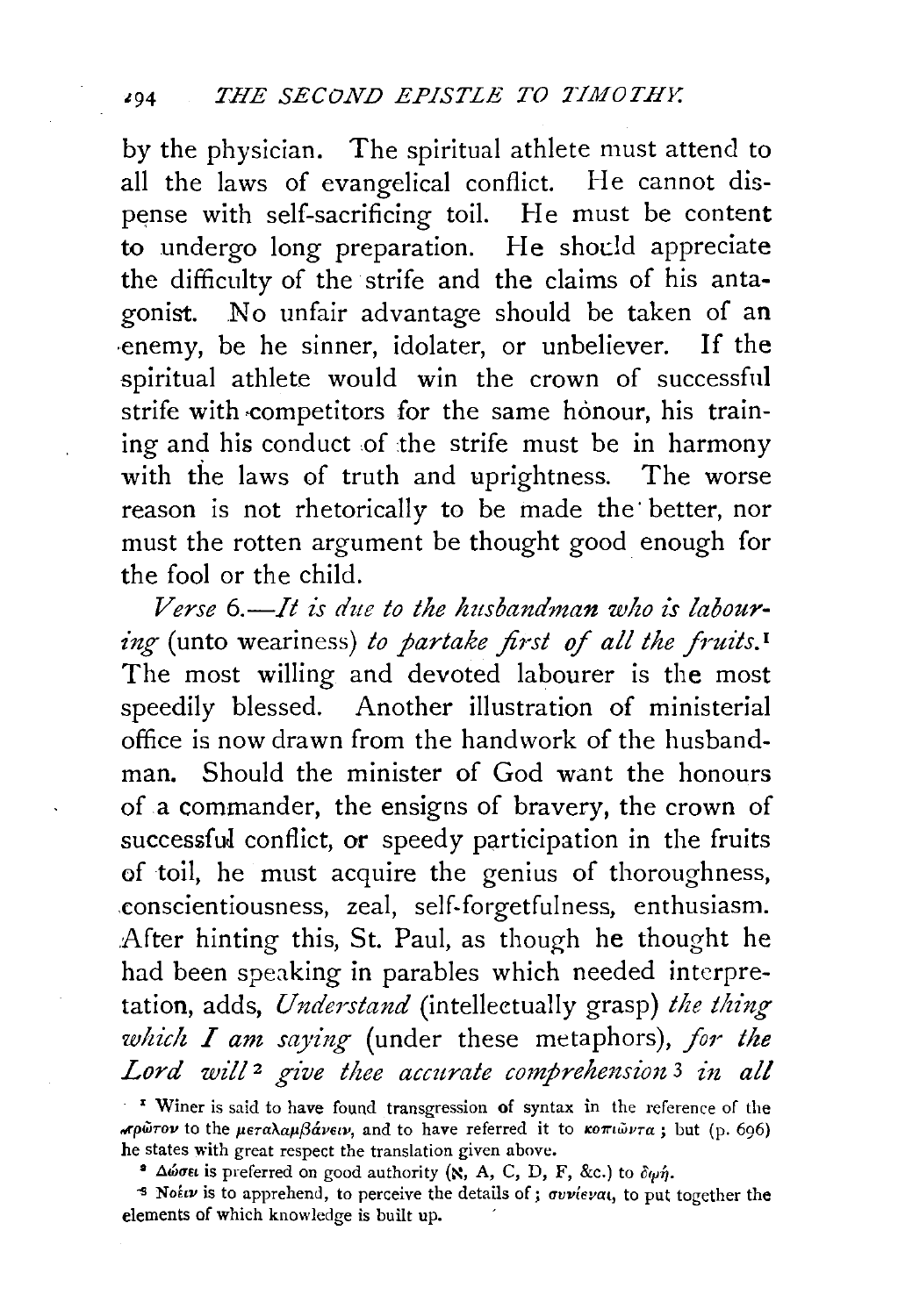*things.* "To him that bath shall be given." "Seek and thou shalt find." The understanding of one parable is often a key to the apprehension of other dark sayings upon the harp.

Verse 8.-Remember *Jesus Christ*, bear Him in remembrance *as one who (has been and) is raised from the dead, of the seed of David according to my gospel.* It has been said that this is a clumsy quotation from *Romans* i. 3 by the unknown author of the Epistle. There is no need to make this supposition if another reason can be found for a reference to the earthly birth and Messianic dignity of the risen Christ. Do we not find it in the fact that if Timothy makes a conscience of cherishing this sublime synthesis, this blending of the Divine and human, this linking of the spiritual kingdom with the age-long preparation for  $i^*$ , this union of the seed of David with the unseen and spiritual world, then the young apostle will cast his anchor within the veil and hold fast to the cable, and he will be the brave, humble, honourable, and patient man that St. Paul desires him to be ? "My gospel" need not be Luke's gospel, as Jerome in the old time, and recently Baur affirmed ; but the glad tidings which it had been St. Paul's privilege to utter, and with which he was entrusted.<sup>1</sup> In proclaiming which I suffer evil as a male*factor, even up to chains.* Am I not now suffering cruel imprisonment, Roman citizen that I am, riveted to a common soldier as though I were a traitor or a desperado ? This term shews how different St. Paul's position was during the second imprisonment from what it had been during the first. In consequence of Nero's change of policy, the charge brought against him now

' *Cj.* r Tim. i. II.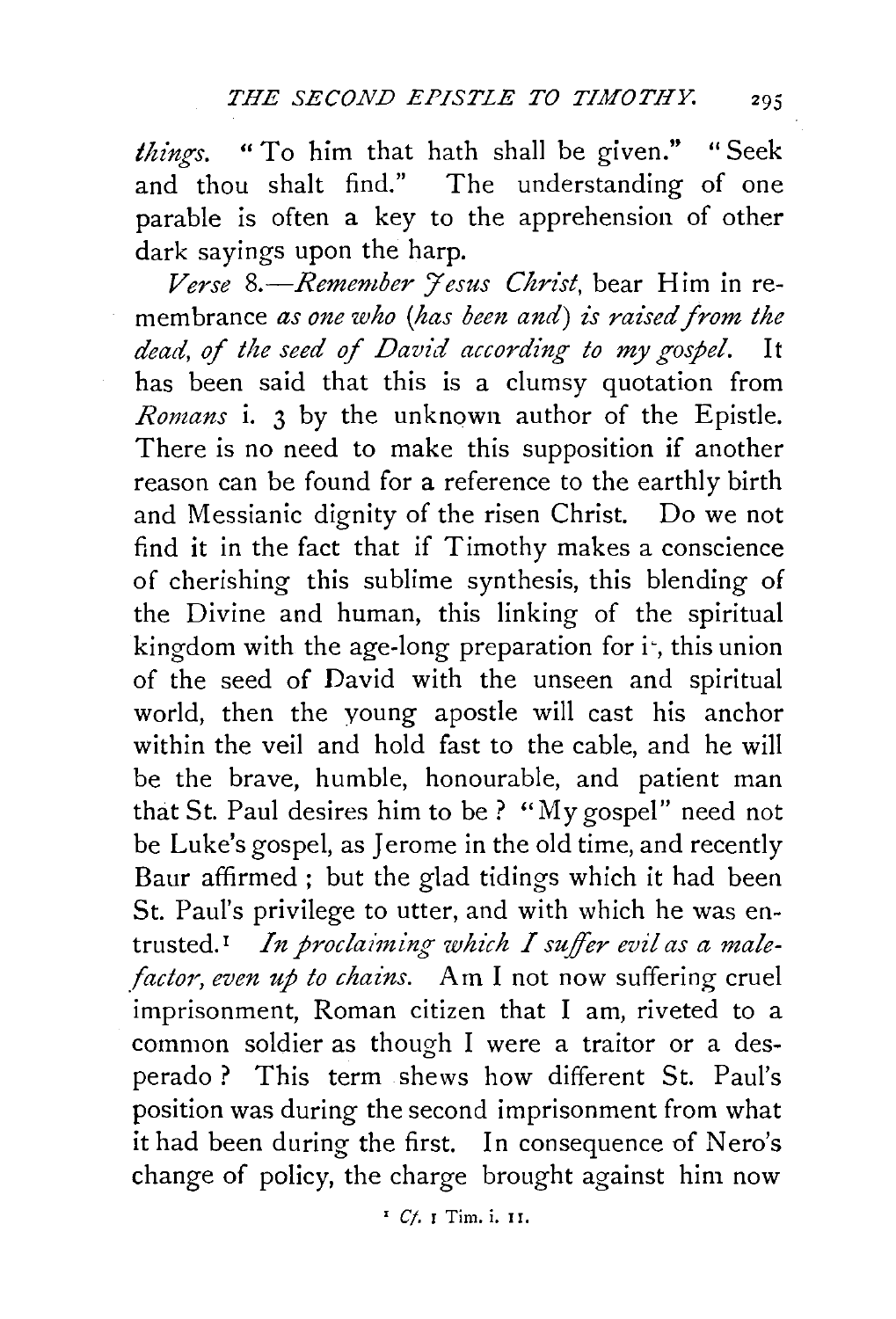is more serious and perilous, though it is but another testimony to his unconquerable faith *:- but the word of* God has not been chained, nor is it now. St. Paul, who had begotten Onesimus in his former bonds, and had diffused the truth throughout the prætorium and in other places, exults still. He knows that God's truth is too subtle for human malice to arrest its progress or confine its spirit.

Verse 10.-For this cause I endure all things for the *elect's sake*. It is open to question whether the  $\partial_t \hat{a}$  rov-ro followed by *Zva* does not require us to look in the subsequent clause for the reason of his patient endurance. The Vulgate rendered  $\delta t \hat{a}$  rov<sup>1</sup> by *ideo*, and Luther by *darum*. Bengel says, quia me vincto evan*gelium currit,* and with him Luther agrees ; yet there are other illustrations of a similar usage  $I$  which bid us look further afield for the ground of St. Paul's patient endurance of all things. The endurance ( $\dot{v}$ *ro*- $\mu \xi \nu \omega$ ) is submission to the Divine will, spontaneous acceptance of the position, not a dogged despairing recognition of the inevitable, but a loving harmony of the whole man with the Divine appointment. We have elsewhere see that  $\hat{v}$ *roµovn* is the child of hope, not of despair. Now comes St. Paul's sublime and noble hope; *In order that they also* (with him) *may obtain*  salvation which is in Christ Jesus with eternal glory. The question, doubtless, arises. does St. Paul here, and also in Colossians i. 24, regard his own afflictions as a part of the redemptive suffering by which the elect should receive the gift of Christ's salvation and inherit their eternal glory. This would undoubtedly contradict the whole tenour of his teaching elsewhere.

<sup>1</sup>*Cf.* I Tim. i. 15; Phi!. 15.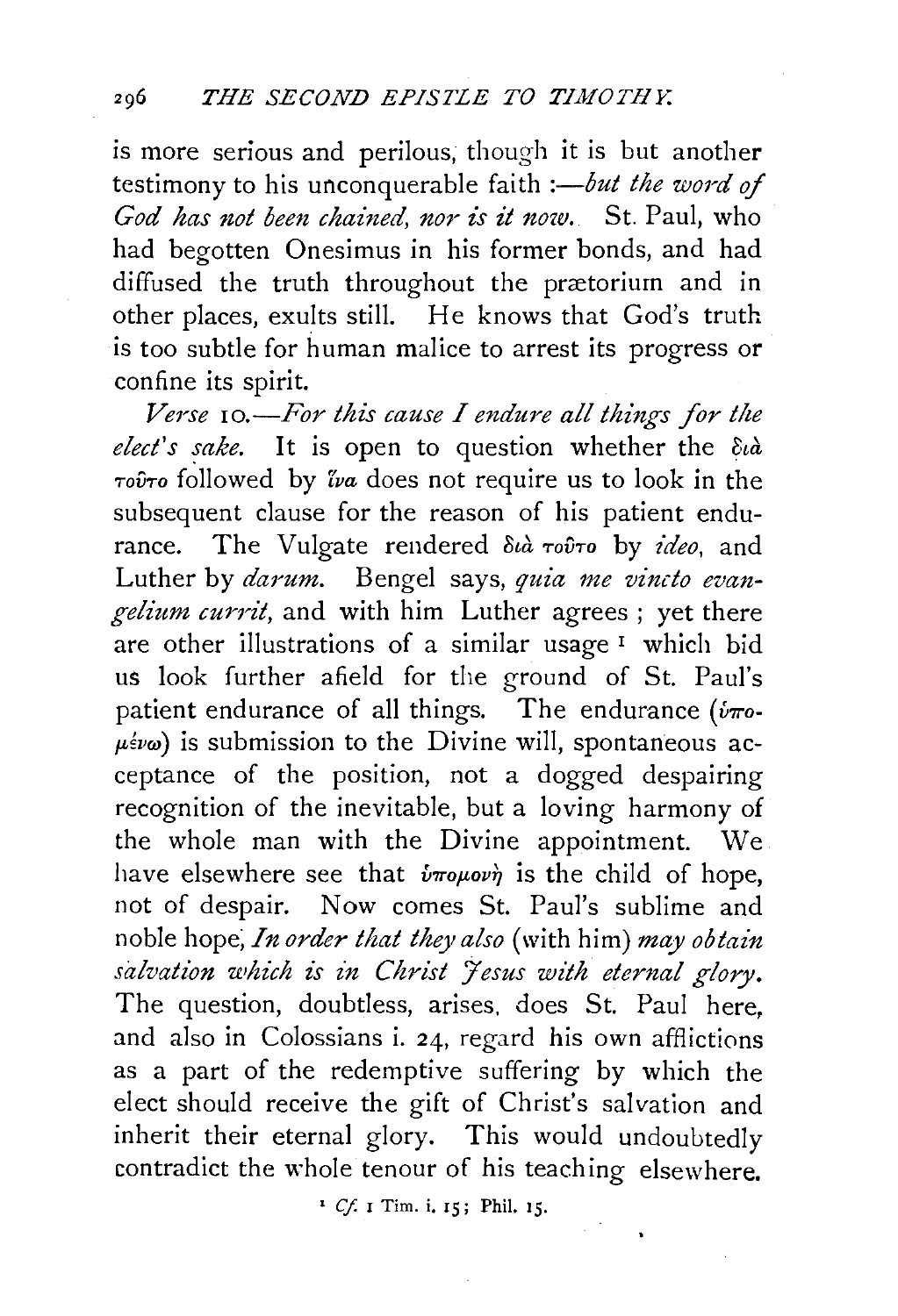"Was Paul crucified for you?" rings out (in I Cor. i. 13) his own indignant disclaimer of any such position. Still he does assert his hope and conviction that direct and positive advantages may accrue to the elect of God from his own sufferings.

The "salvation " is "in Christ Jesus," still there are (*υστερήματα*) "things lacking" in the *(θλίψεις)* afflictions of the Lord which he and other saints are called upon to supplement *(ανταναπληρούν)*, to fill up from another source. They are to be filled up in the persons of the members of Christ's suffering bodv. Because these bitter sorrows effectuate or tend to produce a closer resemblance to Christ, because they may lead to a more intense consecration on the part of the elect of God, he willingly endures them all. We take it that these  $\theta \lambda/\psi_{\text{eV}}$  of Christ are not his atoning or sacrificial agonies, but all the contumely and repression which He endured for us and with us, and also which He, in sublime sympathy. continues to suffer in his body the Church, and which will not be completed until the last battle has been fought and the last enemy overcome. Thus the Lord dignifies every patiently borne cross, every holy death, as part of his own affliction for the sake of the elect.

Some Protestant theologians have eviscerated these words of their true meaning, in order to escape the conclusion which Romanists have drawn from them. Moreover, other critics have endeavoured to establish by their aid the identity in kind of the sufferings of Christ and of his saints, and to proclaim the atoning value of all suffering ; but we desire to take the words as they stand, neither justifying the Romanist doctrine of the supererogatory merit of saints, nor contradic·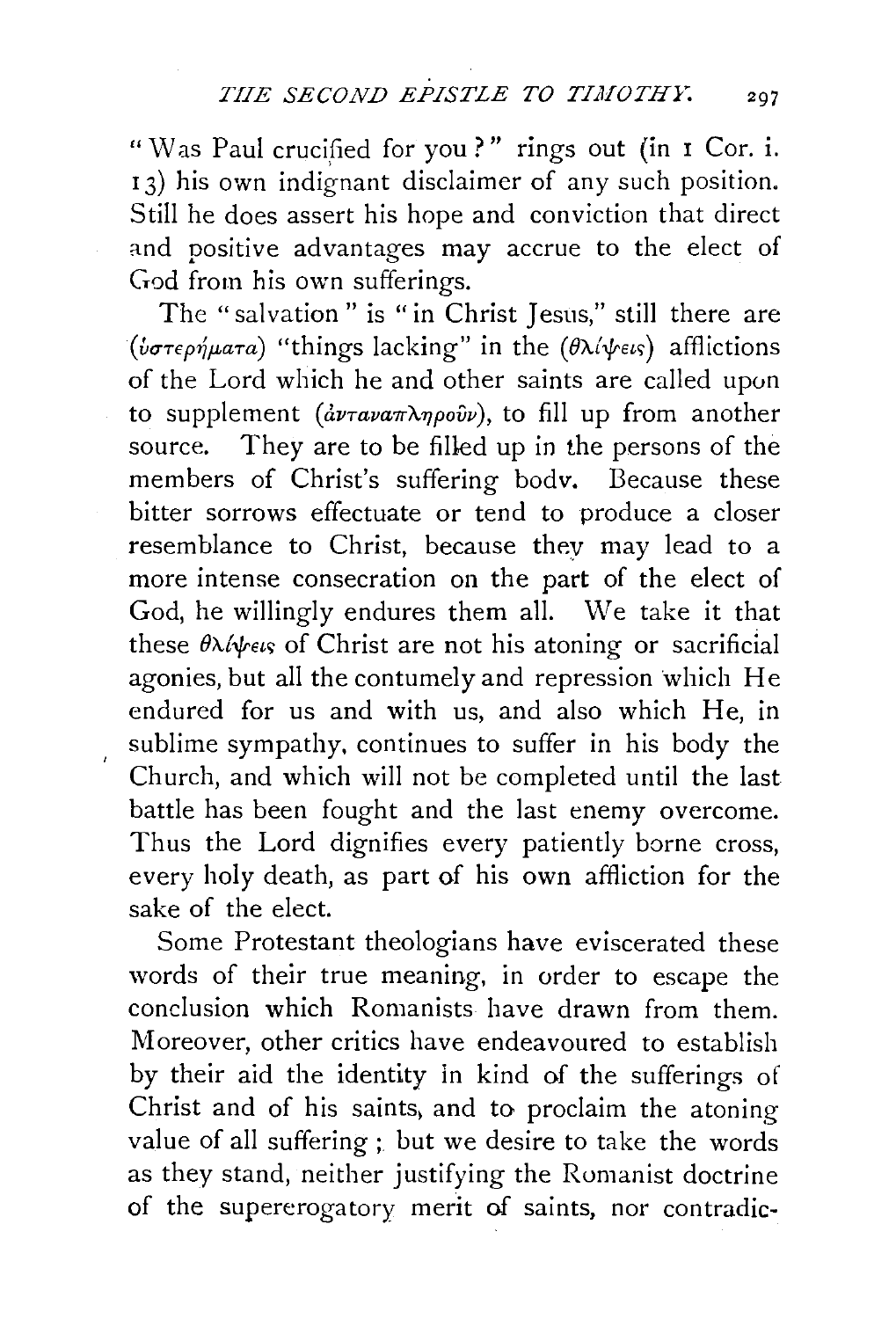ting the Pauline doctrine of redemption. Nevertheless, we distinctly recognize the fact that Paul's patient suffering was part of the process by which the elect of all time will be called into the fellowship of the sufferings and of the life of Christ. The same idea reappears in 2 Corinthians i. 5, 6, where similar phraseology occurs - " Because as the sufferings of Christ abound unto us, so our comfort also abounds through Christ. And whether we are afflicted  $(\theta \lambda_i \beta_i \theta_i \theta_i)$ , it is for your comfort and *salvation* (σωτηρίας); and whether we be comforted, it is for your comfort, which is effective in the *patient endurance* (*εν ύπομονη*) of the same sufferings  $(\pi a \theta \eta \mu \dot{x} \omega \nu)$  which we also suffer.<sup>1</sup>

*Verse* I r. *-Faithful z's the saying.* Here, then, emerges another of the prophetic utterances of the early Church, which has passed into current use. The use in this instance may have been found in the service of song. It seems to me that the  $\gamma a \rho$  has all its necessary force, if it is supposed to introduce a strophe of the then well-known triplet, "*for*"-as you sing 2 and know to be  $true$ .

*If we died with (Him), we shall also live with Him;* If *we endure with (Him), we shall 'reign with (Him);*  If *we shall deny (Him), He also will deny us,- If we disbelieve, He abideth faithful, for He cannot deny Himself.* 

"We (said or sang the ancient Church) were crucified with Him, buried with Him at our baptism; our faith in the crucified ONE slew us, it destroyed the old

<sup>•</sup> Tischendorf Text, eighth edition.

<sup>&</sup>lt;sup>2</sup> Mack has ingeniously arranged the words in parallelistic form, each line commencing with  $\epsilon i$ .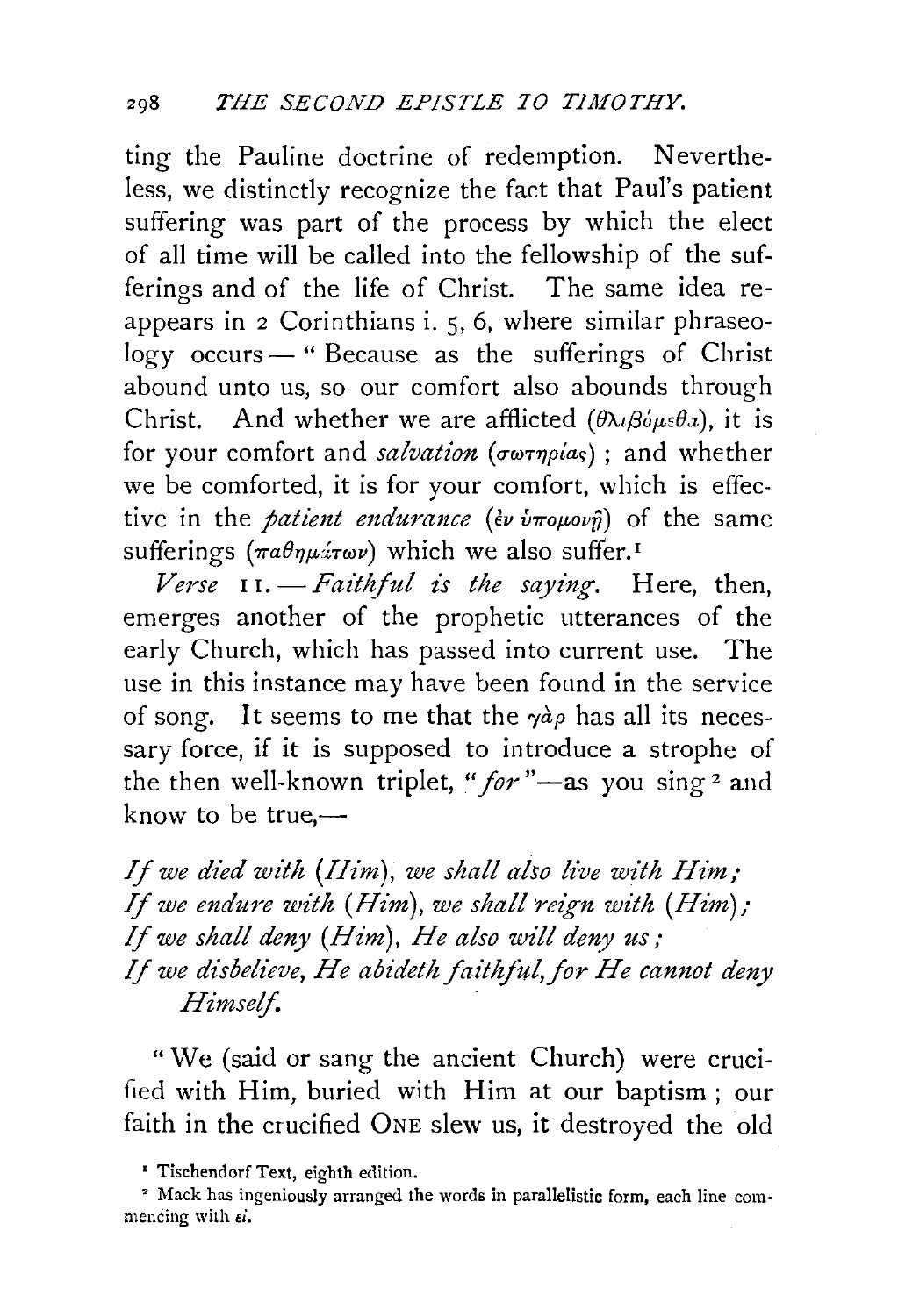man, annihilated the supremacy of the law as the ground of our justification. Our faith was a death with Christ, a process of cruel dying to sin, a burial from the sight and fascination of the world; and it was also a resurrection,''

In one act of faith, the old man died, the new man lived. The future tense is used to express this resurrection-life, and we admit that it points onward to a complete fulfilment in our ultimate resurrection from the deathlike life of our mundane existence. The present tense is used in the next clause. The  $\hat{v}_{\pi}$  *roubvn* is a continuous process, which in our present resurrectionlife brings us into communion with the suffering life of the Son of God. In like manner<sup>1</sup> St. Paul elsewhere adopts the same somewhat puzzling order of spiritual experiences. He would know the power of Christ's resurrection, then fellowship in his sufferings, and after all this, conformableness to his death.

Further, the early Church commemorated in their hymn the awful peril of treachery to the Lord, remembering his own words, "Whosoever shall deny me before men, him will I also deny before my Father."2 There are many ways of denying Christ, both by word and action. We may take the part of his enemies, or ignore his supreme claim to our allegiance ; we may transform Him into a myth, a fairy tale, a subjective principle, or find a substitute in our own life for his grace ; and we may assume that He is not the ground of our reconciliation, nvr the Giver of salvation, nor the sole Head of his Church. If so, we may reasonably fear, lest He should refuse to acknowledge us when upon his approval our eternal destiny will turn.

 $\bullet$  Phil. iii. 8 ff.  $\bullet$  Matt. x. 32, 33.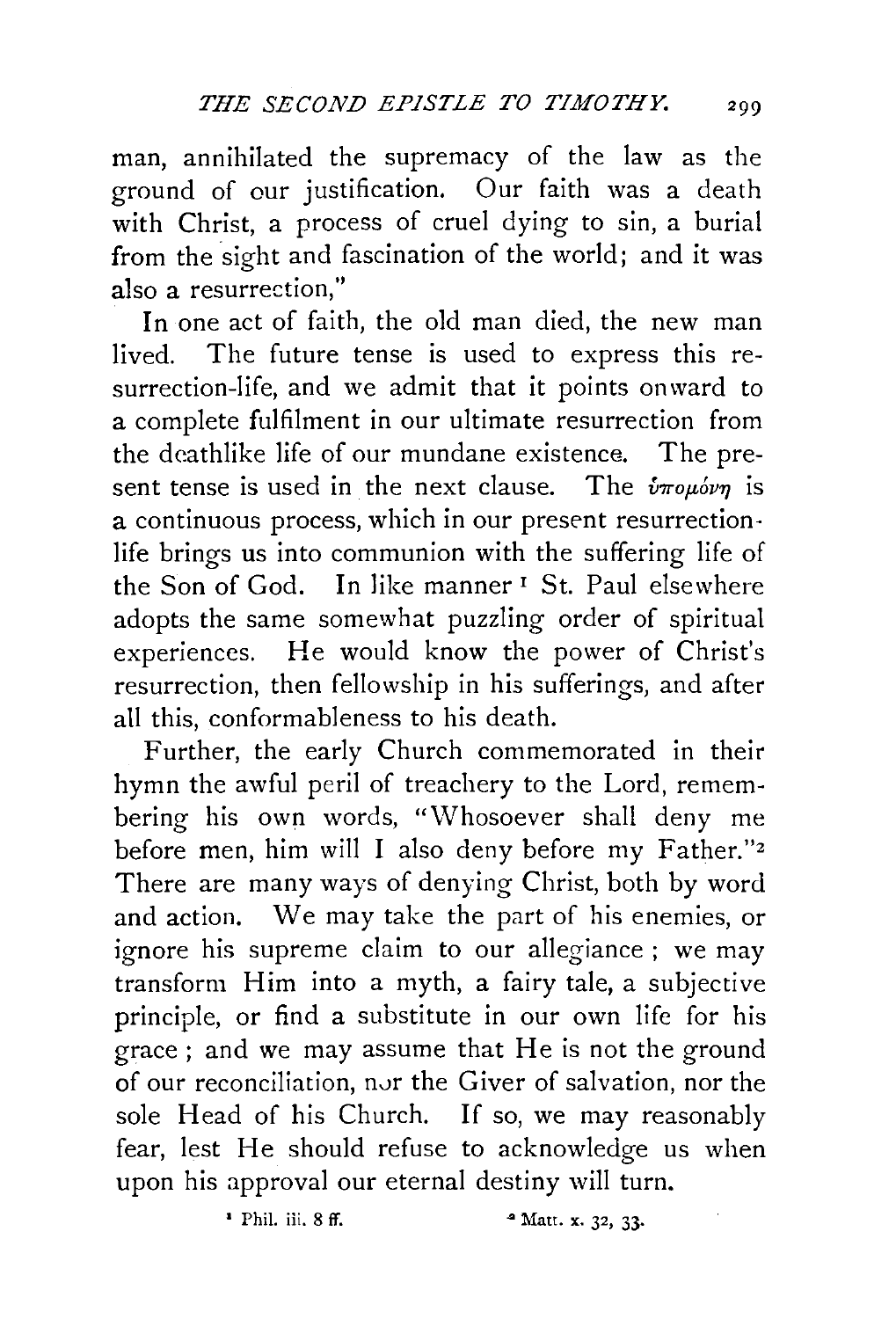This faithful saying concludes in still sterner tone, and utters a sublime challenge to the apostate. "If we disbelieve," holding to no reality, estranging ourselves from the life-giving force of faith, relinquishing the truth about Him, this will make no difference whatsoever as to the reality of the Christ, or the certainty of his inviolable word. " He cannot deny himself." What He was, He is. The *Zeitgeist,* the spirit of literature, the parliaments of nations, the councils of Churches, nay, the federation of a world, cannot in the faintest respect alter his nature. He is "the same yesterday, to-day, and for ever."

Verse 14. - *These things*, thus enumerated as a faithful saying, *ncall,* my son Timothy, *to (their) mittds,* 1 *solemnly enjoining them before the Lord not to wrangle<sup>2</sup> about words* :-This "logomachy" referred to 3 is a continuous temptation of the Church. Men have substituted "words" for "things," and then stipulated for the words to the disparagement of the things or the ideas expressed by them. So long as "words " connote things of importance, it is just and wise to contend for them. For " death and life may then be in the power of the tongue ; " but as soon as words cease to convey their own proper meaning to those who use them, or become mere battle-cries or watchwords, and are made the occasion of conflict between those who are actually meaning the same thing by different words, or different things by the same word, logomachy becomes the curse of the Church. When parties either stickle for, or loudly condemn, forms or phrases,

<sup>&#</sup>x27; *Cf.* Titus iii. I ; John xiv. *z6.* 

<sup>&</sup>lt;sup>2</sup> That λογομαχείν is infinitive, and not imperative, is now accepted by most critics. This justifies the general use of New Testament as to the construction of the verb διαμαρτυρόμενος. <sup>3</sup> 1 Tim. vi. 20.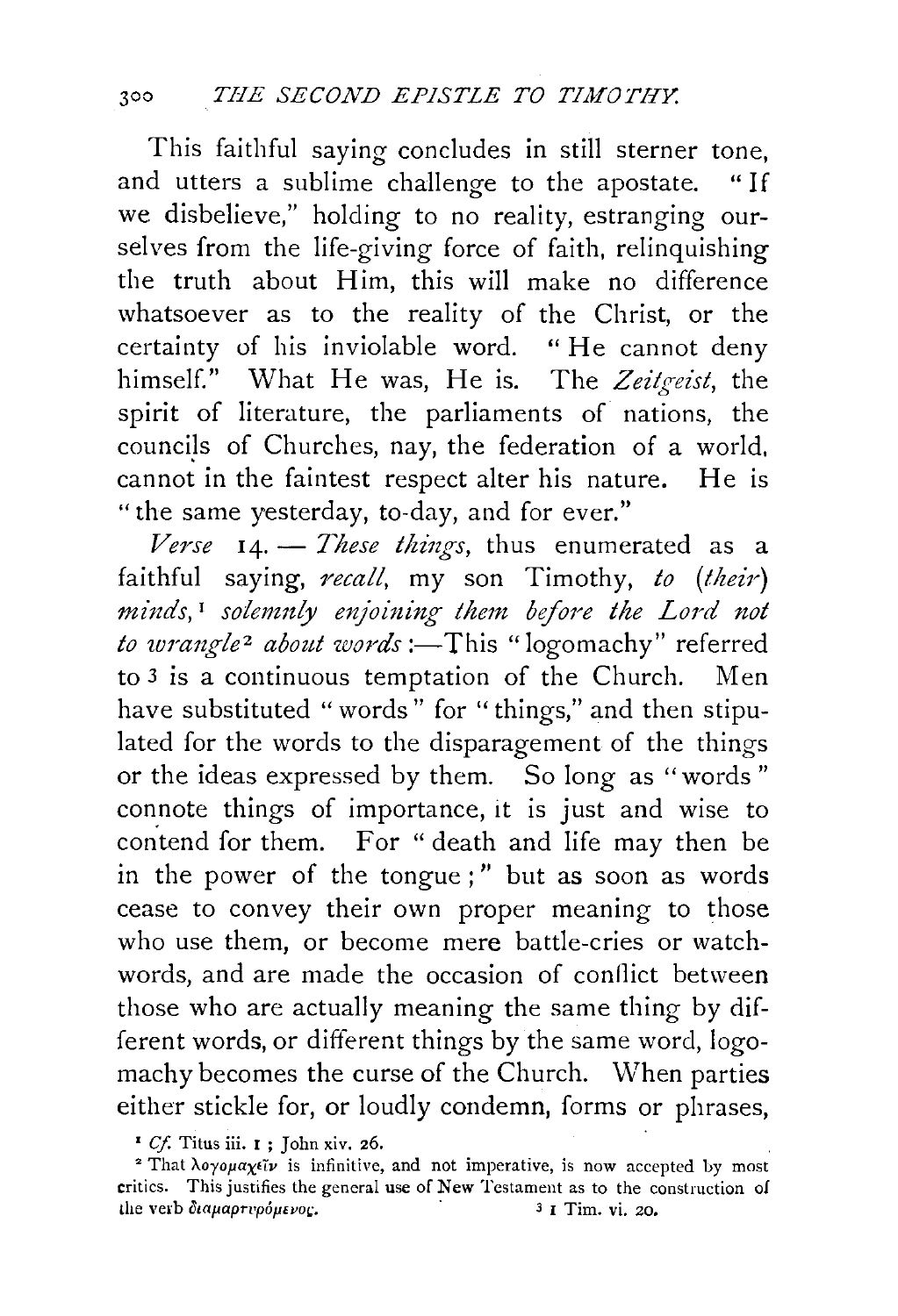rites or formulæ, without intelligence, under the mere force of tradition or the sway of association, an amount of insincerity is engendered which threatens the life of men. This logomachy is *a course'* or thing *profitable*<sup>1</sup> *for nothing*, and what is worse, *leading to the ruin of those that hear* the windy conflict. Many can swear by a shibboleth or an orthodox phrase, or draw their sword to fight for it, without apprehending its meaning. Let the golden rule of St. Paul be remembered, "In Christ Jesus there is neither circumcision nor uncircumcision, but faith working by love."

Verse 15. - Give diligence to present<sup>2</sup> thyself to God *approved, i.e.*, as one who has passed the *(δοκιμασία)* test of trial and sorrow and received the Divine approval, *an unshamed* 3 *workman,* who has no occasion to blush, *rightly dividing the word of the truth*. Many attempts have been made to interpret this word '' rightly dividing." Beza referred it to the process of dividing the sacrifice according to rule ; Calvin, the rightful dividing of the bread of a household. Theodoret supposed that the action of the labourer in cutting straight furrows in the field suggested the image. These interpretations have given place to the idea of accurate or straight cutting of a road.4 In favour of this, Proverbs iii. 6, *lva ορθοτομή τας όδούς σου*— " that she may make straight (rightly direct) thy ways "-is often quoted. But since *κα νοτομεΐν* means to endeavour new things, rather than "cut out new ways," it may be possible that the etymology sinks out of view in the

<sup>1</sup> Χρήσιμον is  $\dot{a}\pi$ . λεγ. in New Testament.

<sup>&</sup>lt;sup>2</sup> Ellicott defends the simple meaning of *παραστήσαι, exhibere Deo*, Vulg.; *erzeigen,* Luther.

<sup>&</sup>lt;sup>3</sup> The classical usage of  $d$ ve $\pi a$ io xvvroç is "shameless;" it is  $d\pi$ .  $\lambda$ ey. in New Testament. 4 See Palm and Rost.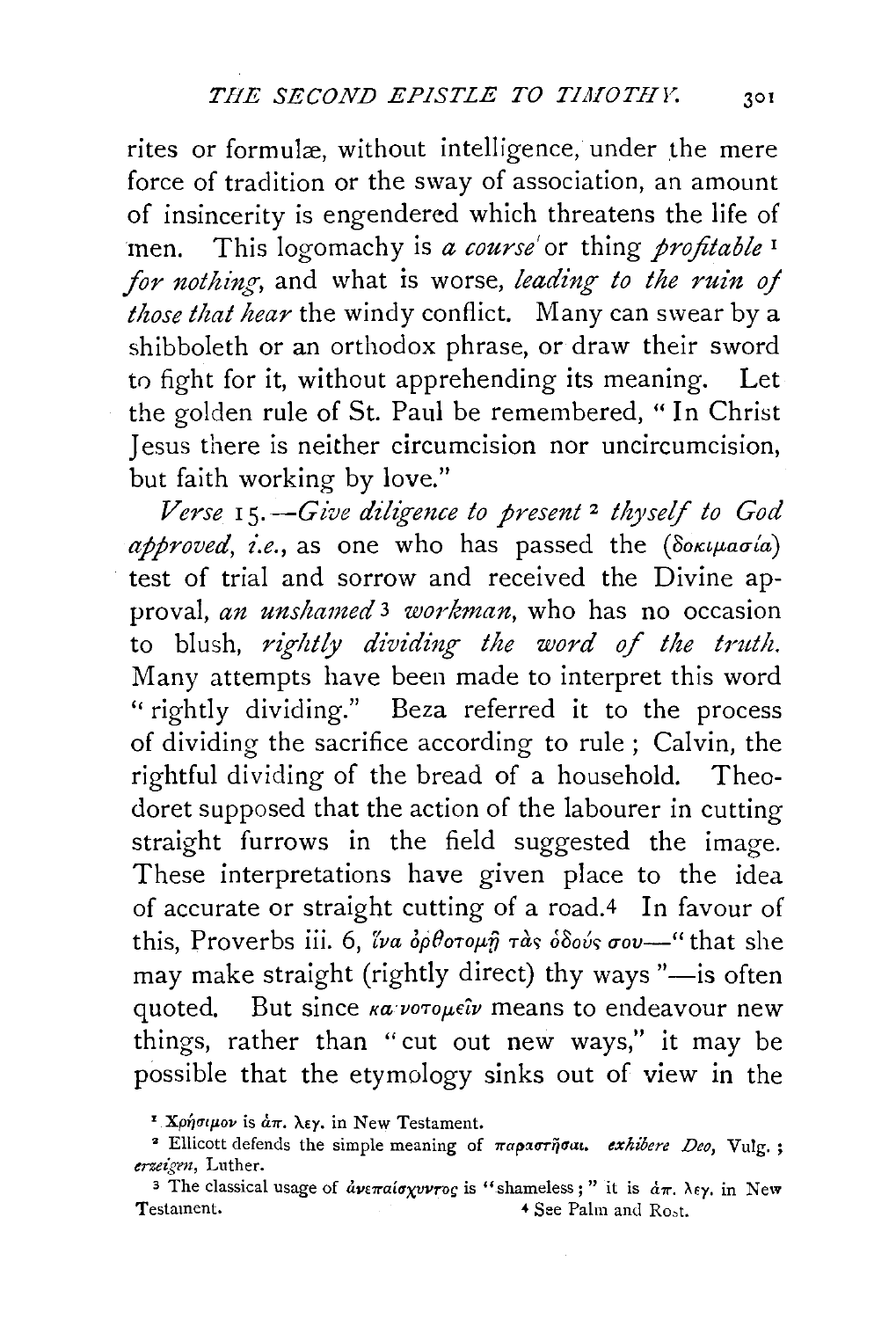usage. The Syriac Version translated it, "rightly proclaiming the word of truth." This view has been practically accepted by Deyling,<sup>I</sup> Huther, Alford, Fairbairn, and this is far better than forcing a doubtful etymology into the text. St. Paul summons Timothy to a right straightforward method of dealing with the Divine word. He would have him set out clear lines for the intellect, a plain path for the feet, a just appeal to the emotions, a true stimulant of the conscience. Let Timothy, and let all his successors, aim to set forth God's truth in such a way before the understanding that honest assent may be rational and life-giving. This expression is the knell of party politics, the protest against all dishonest interpretations of Scripture, all illusive teaching, all drawing forth from God's word what we have first put into it, and all that morbid exaggeration of half-truths, or of one side only of a Divine revelation, which makes the truth of God into a lie. Some have so preached the unity of God, that they have lost those distinctions in his ineffable substance on which his moral nature really turns and rests. Some have laid such emphasis on the distinctions in his essence that they have practically introduced polytheism into the centre of Divine revelation. Some have laid such emphasis on the Divine righteousness, that they have ceased to believe ir. God's love. And so on, through the whole range of Christian revelation. Occasionally a side view, a possible truth, an accessory revelation, has been lifted into prime importance, and allowed to hide from view the primal and essential verities. Thus, the double resurrection, the premillenial advent, the

' *Vbserv. Sacne.,* vol. iv;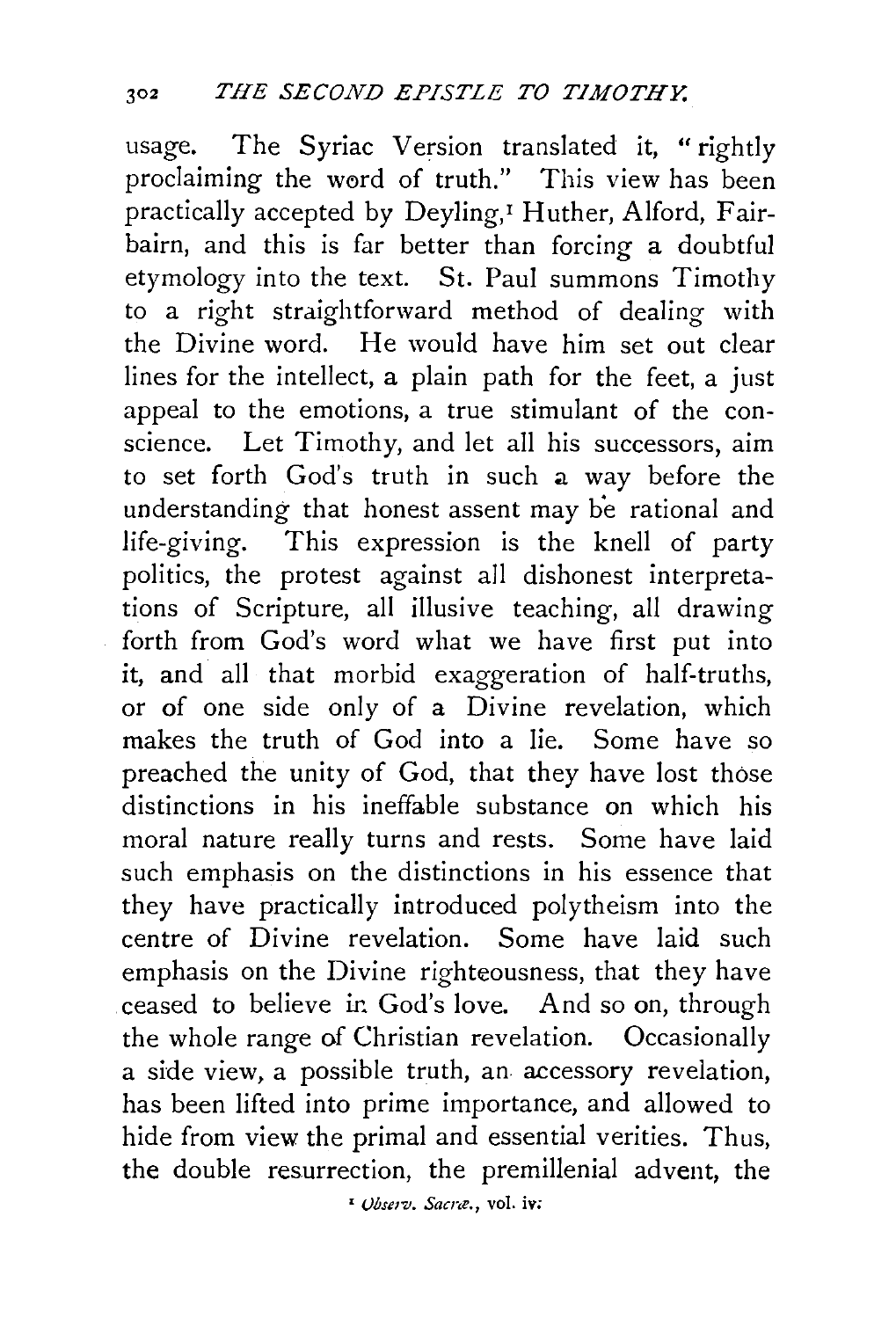present fortunes of the lost tribes, certain methods of Church government, or of Church action, the shape of a vesture, or the mode of conducting an ordinance, have been made essential to Church-fellowship, or regarded as indispensable tests of Christian experience. Against all this St. Paul warns Timothy.

*Verses* 16, *17.-But stand off* with loathing *from the profane<sup>1</sup> babblings*, the worthless empty voices, of the false teachers, which elsewhere 2 the writer has identified with the chatter and fiction of imbecile old women, and with the cumbrous antitheses of falsely called science *(gnosis)*; *for they* (not exactly the voices, but the men who utter them3) *will advance* 4 *to more of ungodliness.* The tendency of this vain, frivolous talk is away from God; and their word will con*sume*, will eat up, like a gangrene. The phrase is remarkable (vour)v  $\tilde{\epsilon} \xi \epsilon \iota$ ) : "Their word will obtain pasture, like a gangrene or cancer." No $\mu$  $\eta$  is the medical word used for the action of a mortifying disease; and we might suppose from the etymology that the ancient physicians had some hint of the germ theory of certain diseases. " Unless," says Hippocrates, "a person is rapidly by sharp processes healed of gangrene, the suffering portion will readily perish: it will lay hold of the surrounding parts, and kill the man." This is very unlike the worldly temporizing involved in the advice given by Gamaliel to the Sanhedrin, words which are often made to do service for God's truth. The growth

<sup>&</sup>lt;sup>1</sup> Βεβήλος, that which pertains to βήλος, or the threshold rather than the interior of home or temple ; hence common, unconsecrated, profane.

<sup>•</sup> *C.f.* Titus iii. 9 ; 1 Tiro. iv. 7 and vi. 20.

If This is evident from the next Verse, "their word" ( $\delta \lambda \delta \gamma o \zeta \, dv \tau \bar{\omega} \nu$ ).

<sup>&</sup>lt;sup>4</sup> *IIpos όπτω*, Galatians i. 14; also chap. iii. 9, 13. Used in classics for cutting down trees for the advance of an army.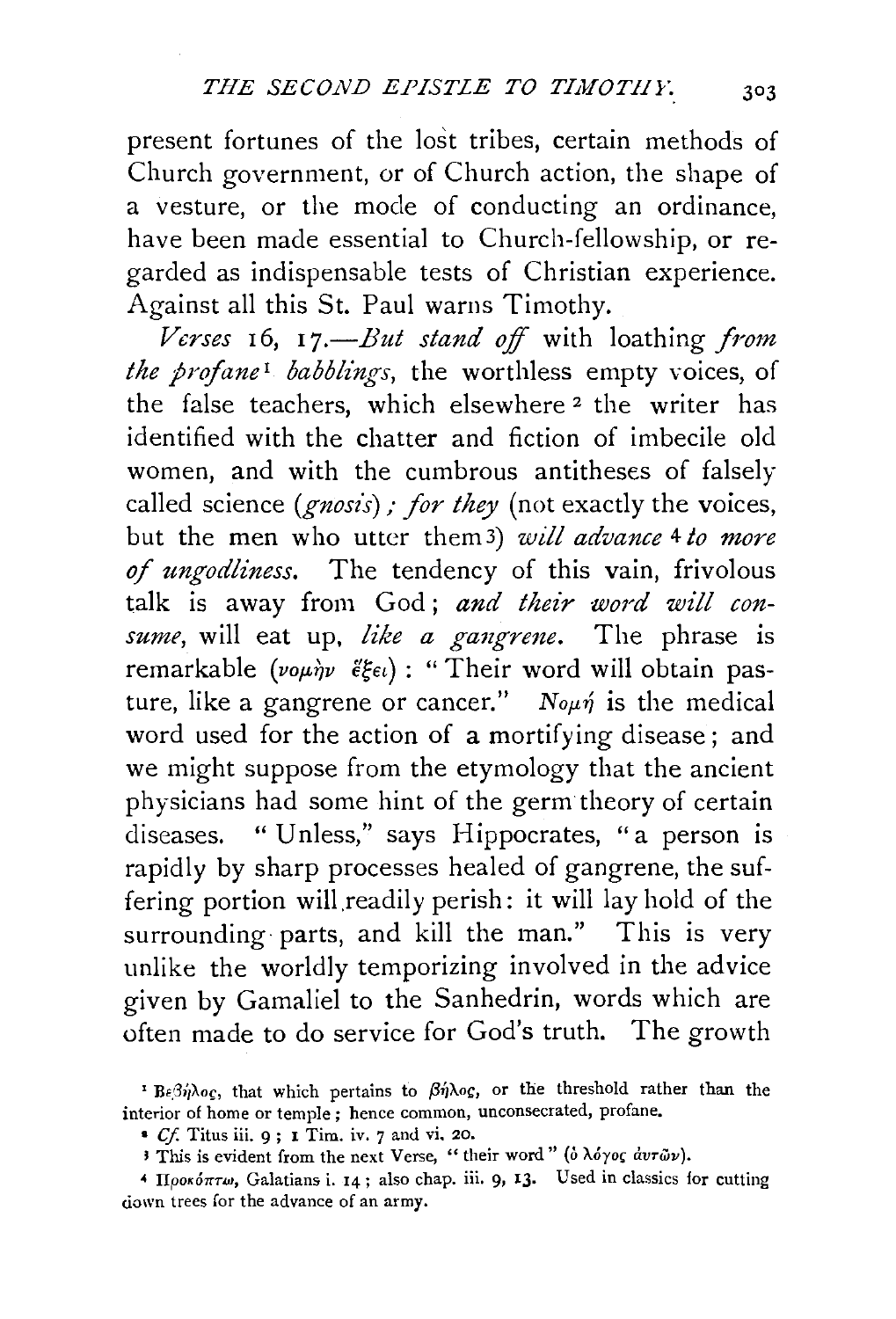of certain low forms of life at the expense of **the**  higher organism is seen, not only in zymotic diseases, in blight, intrusive insect or vegetable growth, but in the rapidity with which a vile passion will sometimes grow in a community, consuming its higher life, and degrading it past recognition. *Of whom is Hymemcus and Philetus.* We know nothing of these men. If Hymenæus be identified with a person of the same name, w horn the Apostle excommunicated from the Church ( $\bar{r}$  Tim. i. 20), the effect of that "delivery to Satan" by apostolic judgment had not been salutary. If the' Alexander also mentioned *(l.c.)* were a follower of the views of Hymenæus on the earlier occasion, he has now yet another disciple, and his influence and spirit are worse than ever.<sup> $I$ </sup> Timothy is advised to adopt a policy of isolation. This view is quite as " rational" and " scientific" as to argue that the epistle before us was the *first* letter to Timothy, penned either by the Apostle (Schleiermacher) or by a *falsarius* (the Tübingen school), and that the composer of the First Epistle (written afterwards) blundered over the name, giving by mistake a later rather than an earlier stage of the history of this imaginary personage. Church censure and exclusion often drive the subiect of it into more thorough antagonism alike to the truth and to the Church. *Who as concerning the truth missed their aim* (they were in the right line, but have "turned aside," gone out of their way), saying that the resurrection has already taken place; *and they overthrow the \_faith* of *some.* Numerous speculations have been indulged in as to the precise significance of the doctrinal error of Hymenæus.

~ See .n·Jte on chap. iv. 14,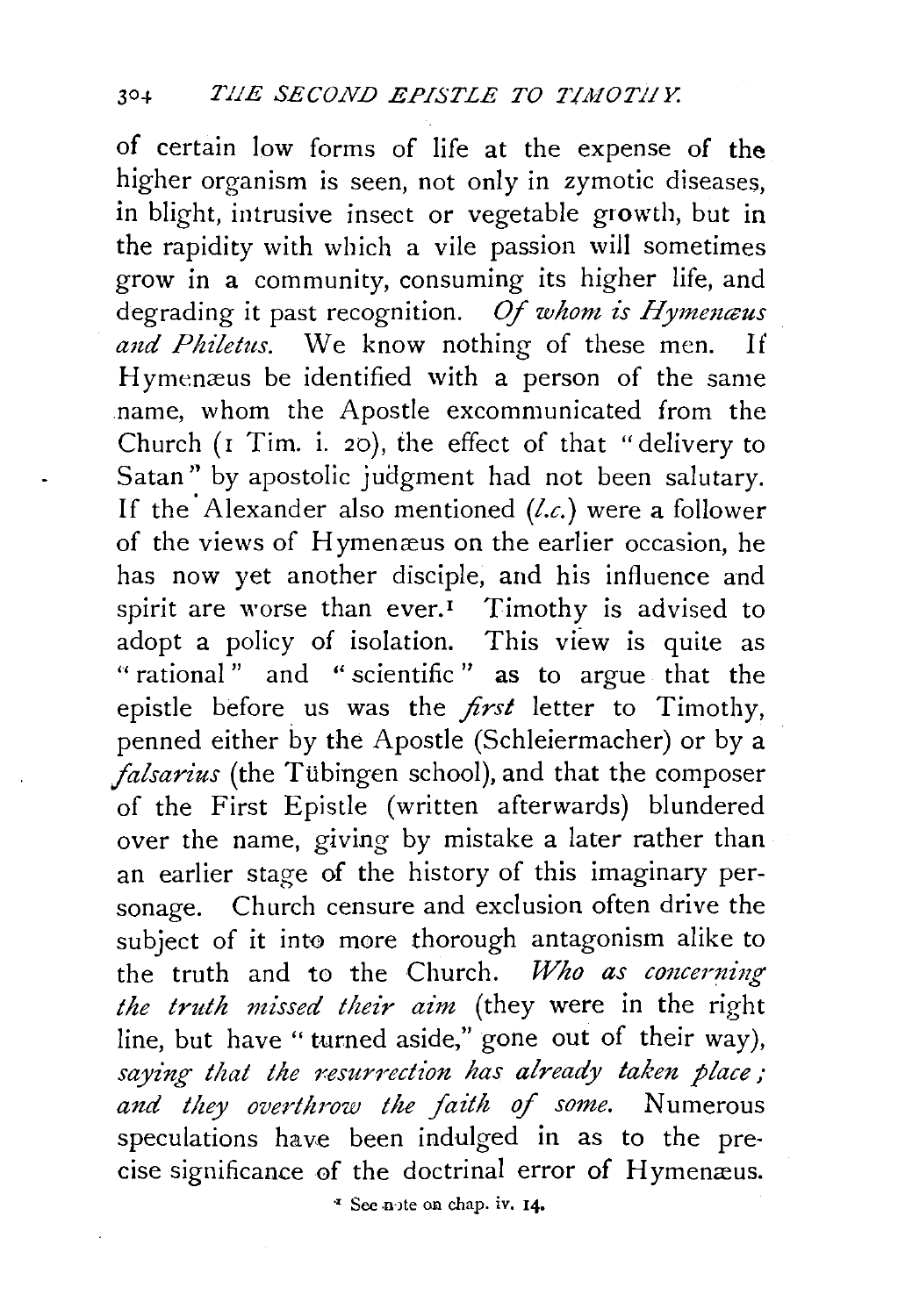Thus some have supposed that he taught that the  $\frac{d}{dx}$  avá $\sigma$  rass took place at the death of Christ; but this would have been true so far as it goes:<sup>1</sup> others that it referred to the resurrection of the Jewish nationality, and therefore had already taken place. This view, however, would have been a half-truth, and one, moreover, which these Ephesian Gnostics would be very unlikely to have espoused. Probably they confined the idea of the  $\frac{dy}{dx}a\sigma_{x}\sigma_{x}$  to a spiritual emergence from the death of sin to a new life. They had exaggerated certain Pauline teachings, forgetting that St. Paul taught a full " redemption of the body" at the coming of Christ. The resurrection of the body was indeed assailed by Dualistic and Gnostic views touching the incurable evil of " matter " and of "'the body." Tertullian shews that Marcion went to this extreme, desiring nothing better for the body than its final annihilation. But Christianity turns on the rectification and sanctification of the body, on the certainty of a holy, perfect, and eternal communion with God in and through the work of his hands. Christianity promises a spiritual body to the redeemed man, and encourages him to hope that he will be " clothed upon with a house from heaven." It does not teach us to expect or desire a naked unembodied state, but a heavenly tabernacle, an enduring temple, a body resembling that of the glorified Lord. Of this consummation the resurrection of Christ is the significant type, the assurance to all men, the condition and occasion, just as He Himself is the causal agency by which this glorious change will be wrought.

*Verse 19.-Nevertheless* (we should give full force

' Matt. xxvii. 52.

VOL X.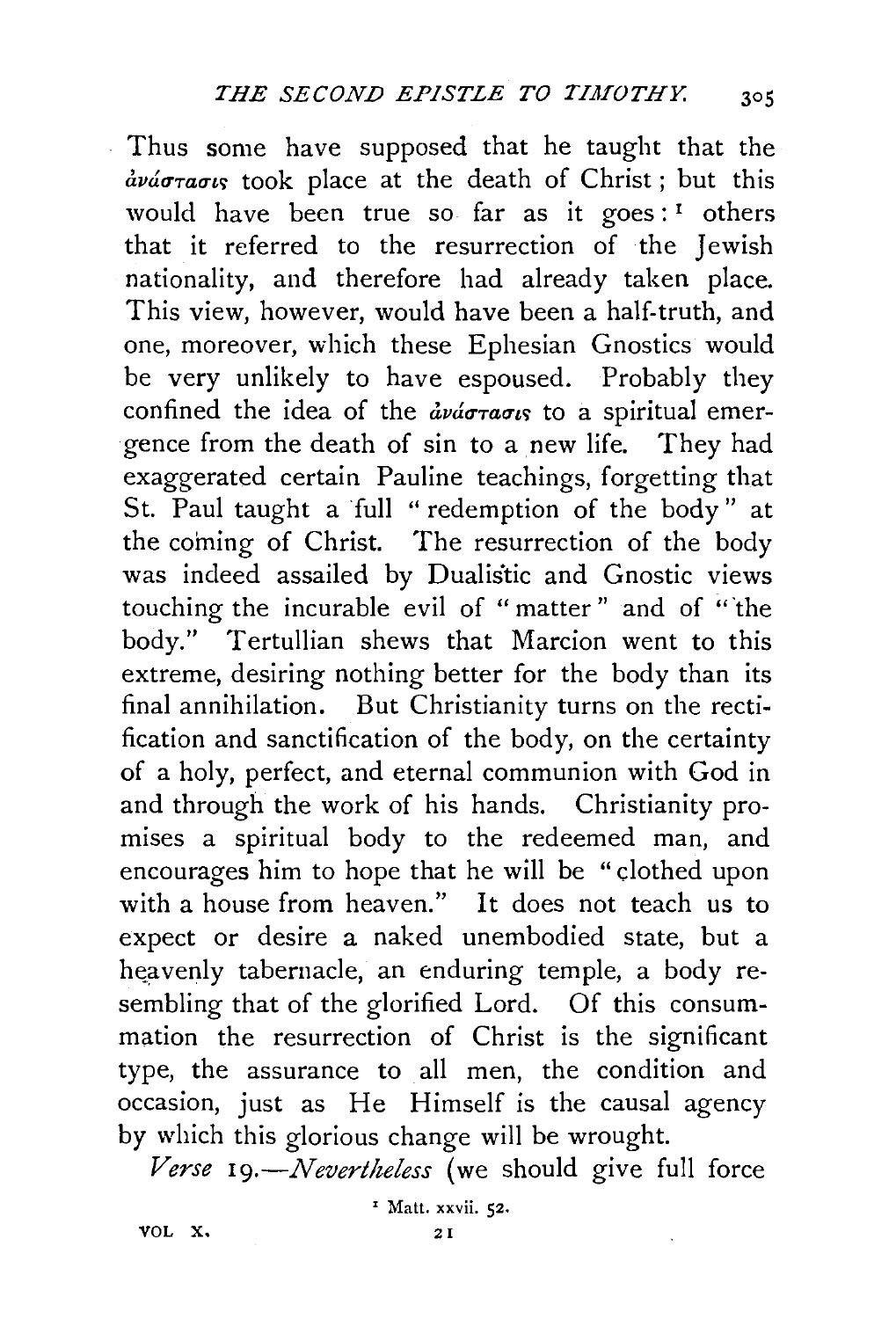to the μέντοι.<sup>1</sup> If the spirit of the Apostle was perturbed with vain babblings, or cruel mortification, or the spread of plausible or perilous theories, he required to fall back upon great and deep principles), *the firm. foundatirm of God standeth-the* foundation laid in Zion, with its glorious corner-stone, the foundation of the spiritual temple, of the Church of all elect souls, standeth—seeing that it has this seal, this divine impression or inscription upon  $it.2$  The solemn inscription is twofold in its bearing. The terms of it are taken from the narrative in Numbers xvi. 5.3 *The Lord knoweth* 4 *those that are his* (own). "I know," said Christ, "my sheep, and am known of mine." The Lord's eye rests on "his own," though they may be misapprehended or excommunicated by men, or even be fraternizing with those who vainly claim a position to which, in his sight, they can prefer no title. This foundation-stone bears another inscription of a practical kind, drawn probably from the same narrative. In the evolution of the fearful drama of Korah, Dathan, and Abiram, the command went forth, "Separate yourselves from the tents of these wicked men." 5 This was in the Apostle's memory when he proceeded, *and let every one who nameth the name of the Lord depart from iniquity* or unrighteousness. God's thought and purpose concerning them are not infallibly communicated to those who are nevertheless "known of Him." Neither inward monitions, nor ecclesiastical absolution, nor assurance of hope, will meet the whole case ; and

<sup>2</sup> Cf. Rev. xxi. 14.

 $\lambda$ 

it may be present participle, Kal, and mean " know." 5 Numb. xvi. 26.

<sup>&</sup>lt;sup>1</sup> "It unites both confirmation ( $\mu\epsilon\nu$ ) and restriction ( $\tau\delta$ ), and involves an opposition to the preceding clause, and meets a possible *objection."-Ellicott.* 

<sup>3</sup> The only deviation is that  $\kappa \psi \rho \omega \rho$  takes the place of  $\theta \epsilon \delta \rho$  in LXX. St. Paul, in this respect, makes a closer approach to the Hebrew.<br> **4 The Hebrew V'** I; may be Hiphil, and mean " cause to know," or " show," or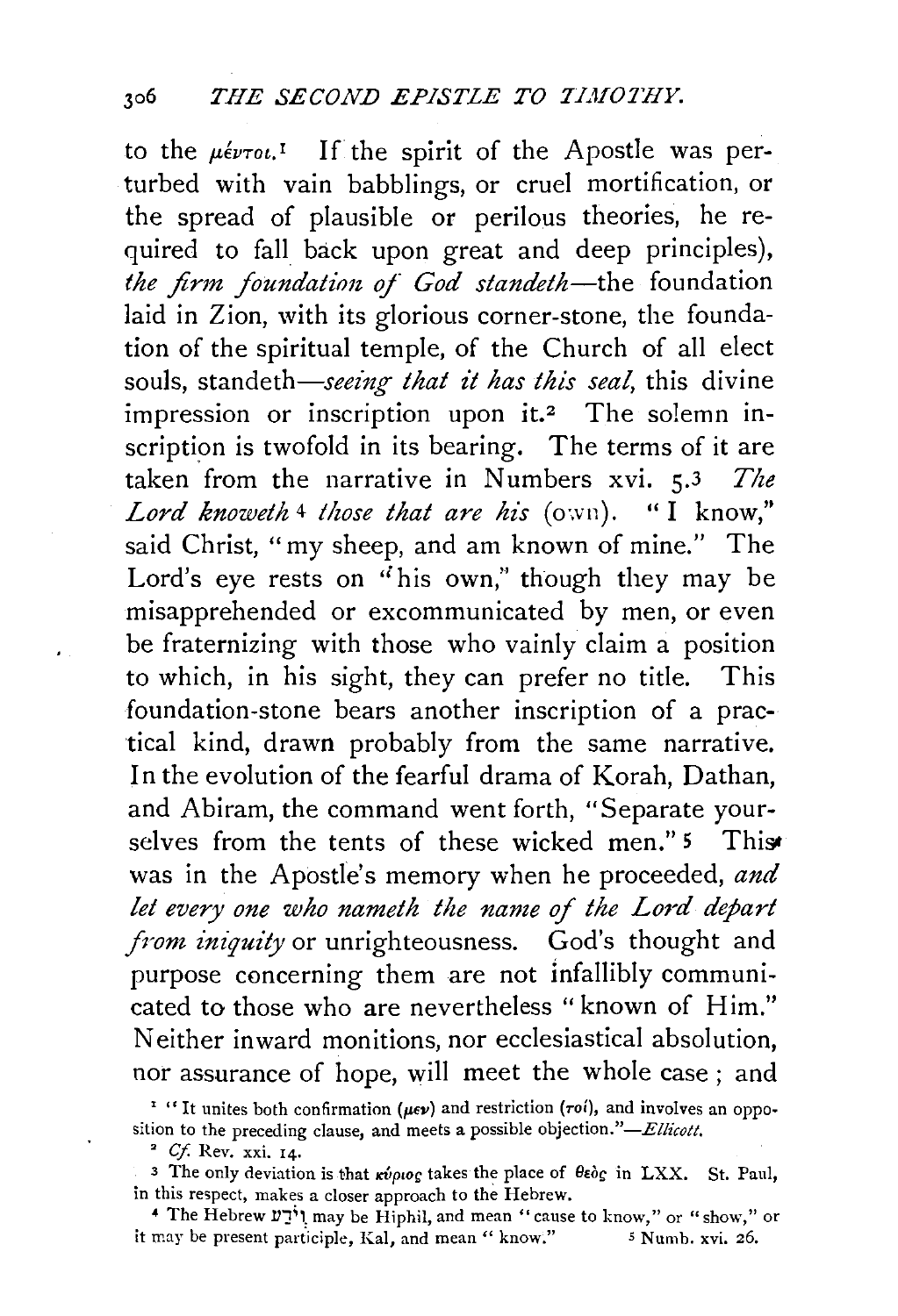these supposed guarantees of a supernatural fact will fail utterly should those who fancy themselves to be God's own people not depart from unrighteousness. Here at least the stringent test applies. The secret dealings of infinite Love and Knowledge do not dispense with spontaneous obedience and moral purity. Admit the heavenly calling, but recognize the imperative demand involved in it for a departure-sudden, sweeping, heart-rending, it may be—from all iniquity. This blending of Divine grace with human responsibility discloses a grand hall-mark of New Testament theology.

*Verse 20.-But tn a great house,* in the erection reared upon this foundation, in all the sacred and new associations which spring up in the household of faith, in the new life of family and of society thus created, in all the blessed fellowship sometimes called the "visible Church," amid the numerous relations which have thus been powerfully affected by the regeneration of those who are united to Christ-*in a great house there are* not only golden and silver vessels, but also wooden and *earthen vessels-vessels, £.e.,* of very different value, but all of some value—precious faculties, great powers, some beautiful in themselves, others devoted to sacred uses ; some used on state occasions, others consigned. to humble and daily, but less conspicuous, less honourable, service. The wooden bowl or earthen cup may yet be of greater use than the silver chalice or the golden goblet. Moreover, in a great house some of its most costly treasures may be delicately carved wood, or exquisitely shaped pottery *:- and there are some vessels* destined *to honour and some to dishonour.* These phrases are not, as is commonly supposed, co-extensive with the two classes of vessels previously enumerated. It would be contrary to the spirit of the New Testa-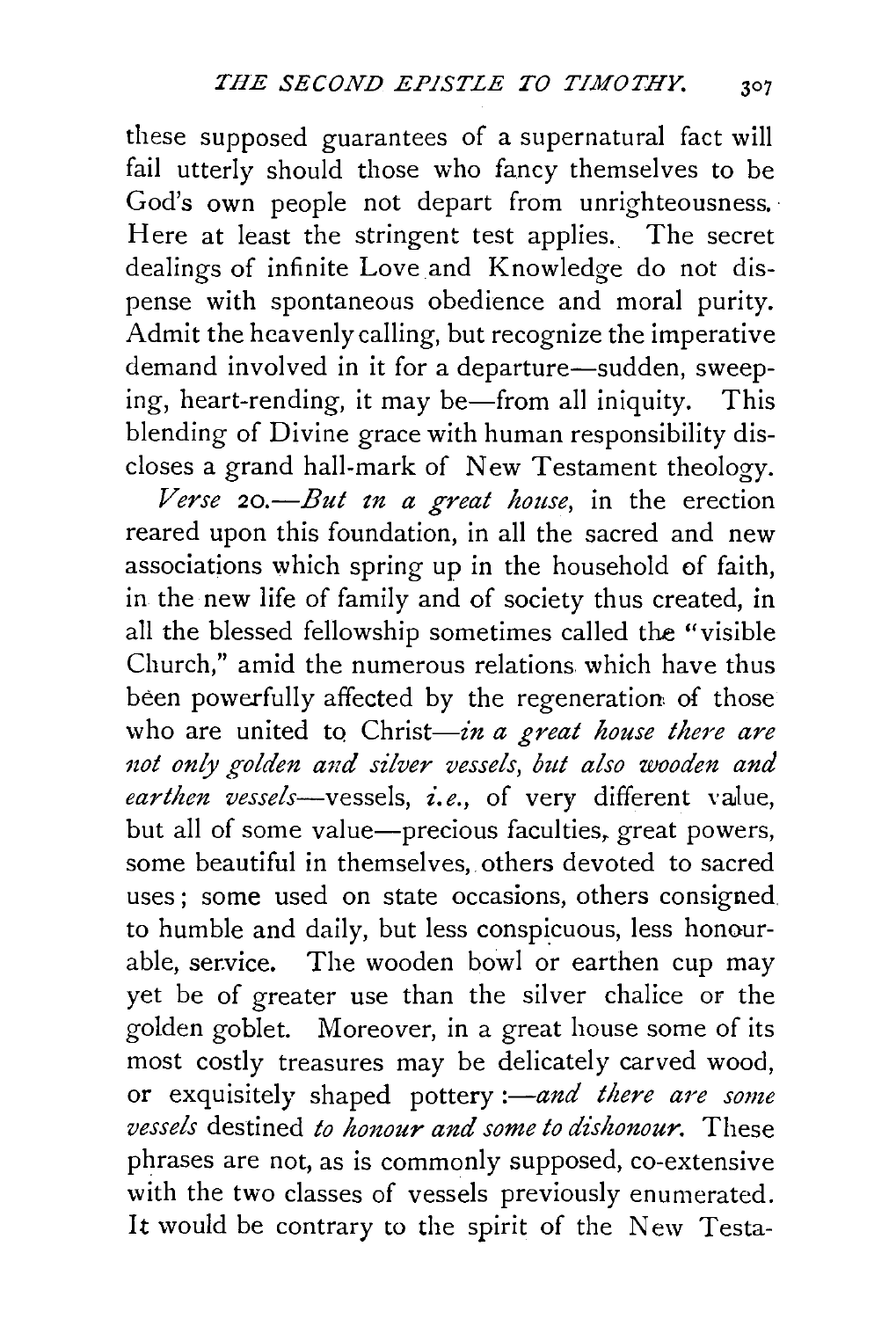ment and wrong to suppose the "gold and silver vessels" were' those reserved for honour, while the wood and porcelain vessels alone were irrevocably destined to dishonour. The Master Himself might prefer the earthen vessel for some of his highest ends, and into it He might pour the most fragrant and sacred essences of his love. The gold and silver of the great house might be associated in the past with licentiousness and idolatry, while temperance, utility, life-giving service might be associated with the work of the potter.<sup>1</sup> Consequently, the *από τούτων* of *Verse* 21 does not surely refer to the vessels of wood and earth which ar'e devoted to less honourable or to mean uses. Some stronger word would have been used if the Apostle was comparing them with "profane babblings," or the "gangrene" of the earlier verses. Surely he refers to *these* very evil *things*. For a moment he drops the figure of the house and the foundation, to take it up again in the remaining portion of the sentence. Purification from vessels would be a very incongruous figure. What St. Paul says  $is-$ 

*Verse* 2 *I.-If therefore any man shall have purged himself from these* evil associations or corrupting ideas, from persons whose words are like the deadly poison of a contagious gangrene, then *he will be a vessel unto honour,* whether his faculties cause him to resemble the golden goblet or the silver lamp, the wooden bowl or the porcelain vase; if pure and conscientious, faithful and good, he will be *consecrated* to noblest uses, *serviceable to the Master* of the house, *and prepared for every good work.* The advice may strike some as prudish and narrow-minded. But it amounts to this, "Avoid the crotchety, the frivolous, the profane ; give a wide

' See particularly Rom. ix. 21.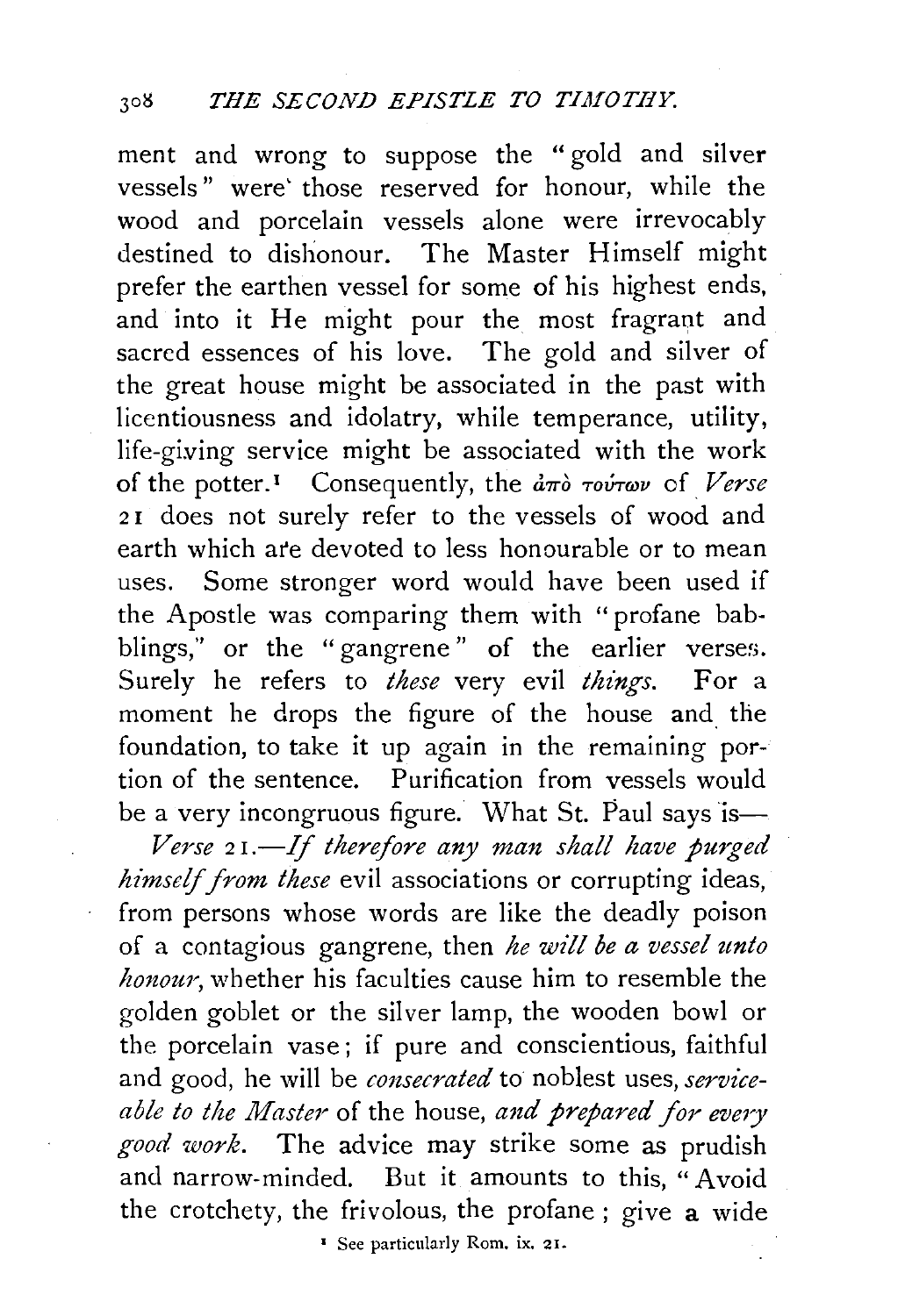berth to the chatterers, the conceited, the babblers, who can with light heart dispense with most sacred truth, and bid you sacrifice everything most dear to you on the altar of *their* intellectual whim. Take care of your company, your friendship, your habits." This explains perhaps, the startling Verse which follows.

*Verse* 22.—Morever, flee the passions of youth. Timothy was no longer a young man, $<sup>I</sup>$  but he was still in</sup> the strength of his manhood, when he might easily suffer from desires and passions which are comparatively venial in a youth. Flee *juvenilia desideria,* the immoderate hilarity, the irregular longings of the flesh and mind, the rashness of judgment, the self-indulgence, the love of admiration, which are the weakness and failure of youth, not its beauty nor its charm : *and pursue righteousness,* right relations with God, those which arise out of a free acceptance of Divine mercy. Pursue *faith*, which is the human condition of this "righteousness," and *love;* which is its moral and spiritual result. " Love " connotes the new life of the spirit, the selfabnegation which springs from the force of a new affection-love to God and love to man. And, lastly, " follow after *peace with all who call on the Lord out of a pure heart.*<sup>2</sup> The advice is not a mere complimentary association of Timothy's mind in these exercises with all who call on the name of the Lord (Heydenreich), but an indication of the breadth and applicability of Christian charity.3 "Seek after peace with all who are calling upon the name of theLord." This is to be set over against the abstention demanded from profane

<sup>&</sup>lt;sup>I</sup> If, as we have said in a previous paper, Timothy was sixteen or seventeen years of age in the year of his conversion (A. D. 51), and if Paul is writing to him A.D. 68, he need not be more than thirty-four or thirty-five years of age-'' a boy" to Paul the aged.  $\bullet$  *Cf.* Heb. xii. 14.

<sup>3</sup> The  $\mu\epsilon\tau\tilde{\omega}$   $\epsilon$   $\pi$ *wa* $\lambda$ . is associated with  $\epsilon$ iphvnv, not with  $\delta$ iwke.-Iluther.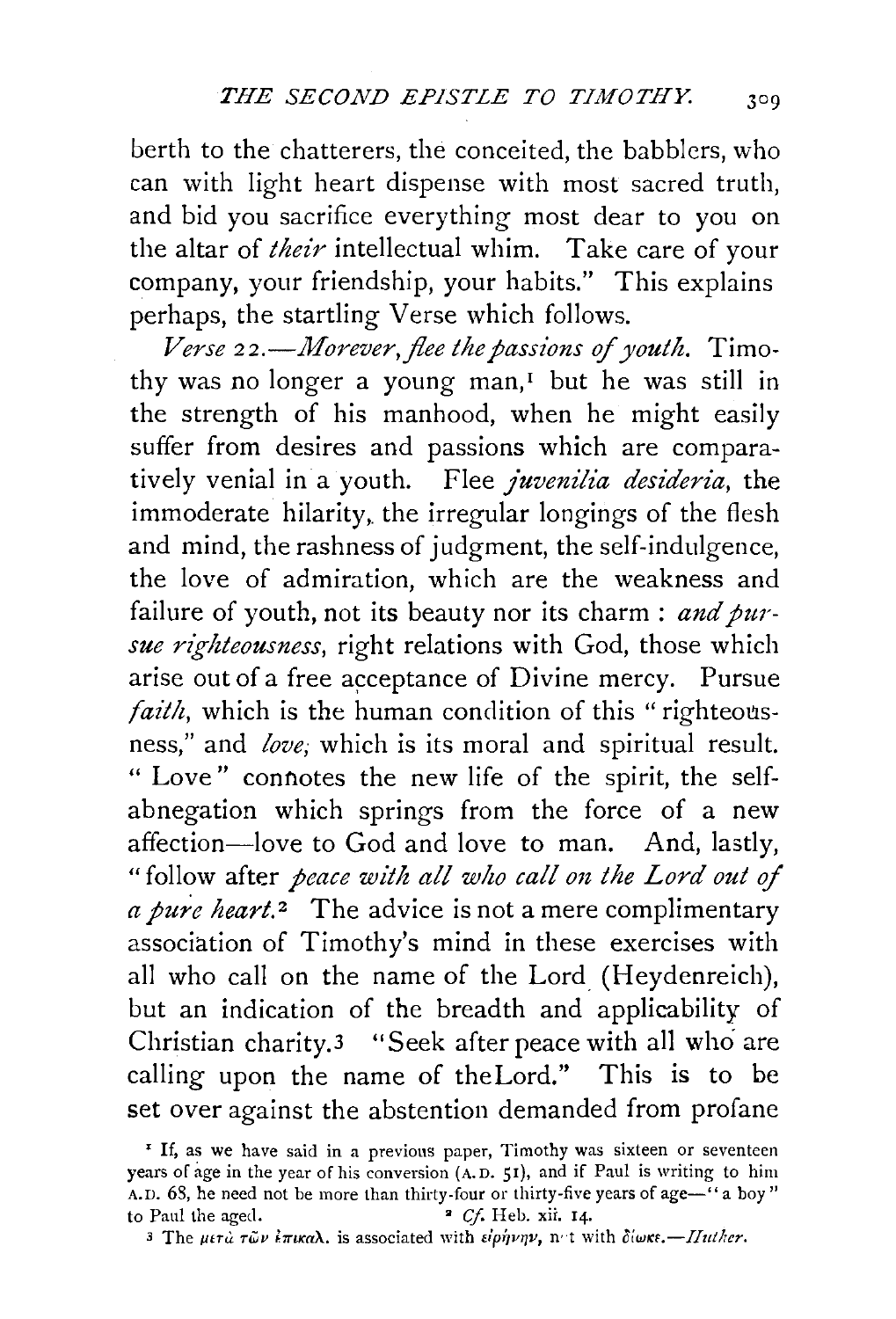word-mongering and mere lip-service. Elsewhere the Apostle suggests that it requires an *effort* to live peaceably with all men, though some may be godly and good.

*Verse 2 3.-But* on the other hand *avoid the foolish u,nd £!!* - *.cmzsidered,* 1 ignorant, irrelevant *discussions.*  Almost all the synonyms of  $d\pi a/\delta e\nu\tau\sigma s$  are more appropriately applied to persons than to questions. There are irrelevant, ignorant questions that any fool can ask, which shew how little the grave questions affecting the faith of Christ have ever entered into the breast of the questioner. It would be easy to enumerate a long string of the questions which have done duty for the quibbler from the days of Celsus to Tom Paine, and others which have harassed and discomposed the tempers of Christian people generation after generation *:- knowing*, as thou dost<sup>2</sup> (Ellicott), *that they may engender strifes*, fights, conflicts.

*Verse 24.*—But (the) servant of the Lord must not *strive,* or fight. Let Titus i. I and James i. I be compared for this use of the great term "the servant, or slave, of the Lord," one who occupies a high position among Christian labourers, workers, soldiers, or husbandmen. There is an obvious reason why he should not strive nor cry nor cause his voice to be heard in the streets. He must be the peacemaker, and be conciliatory. Let him avoid the very topics which have no other issue than to reveal irreconcilable differences about trifles. *He must be gentle*,<sup>3</sup> patient, silver-

<sup>1</sup> 'A $\pi a$ idevrog is an  $\dot{a}\pi$ .  $\lambda \epsilon y$ , in the New Testament, though it often occurs in the LXX. of the Old Testament, and as the translation of words meaning folly and ignorance. In the Apocrypha it means stupid, impious. A scholiast on Aristophanes makes it equivalent to  $d\mu a \theta \eta$ g and  $\dot{v} \omega \delta \eta$ g. - Schleusner in V.T., s.v.

<sup>&</sup>lt;sup>2</sup> "Denn du weissest" (Luther), "Da oder weil du weisst" (Huther). The participle in an imperative sentence conveys the ground of the injunction.

<sup>&</sup>lt;sup>3</sup> The word  $\eta \pi \iota o_S$  is found here, and in TischendorPs reading, r Thess. ii. 7, for  $\nu\eta\pi\iota o\varsigma$ . Its primary meaning is " healing by the voice, by incantation :" it is translated (Vulgate) by *mansuetum esse.*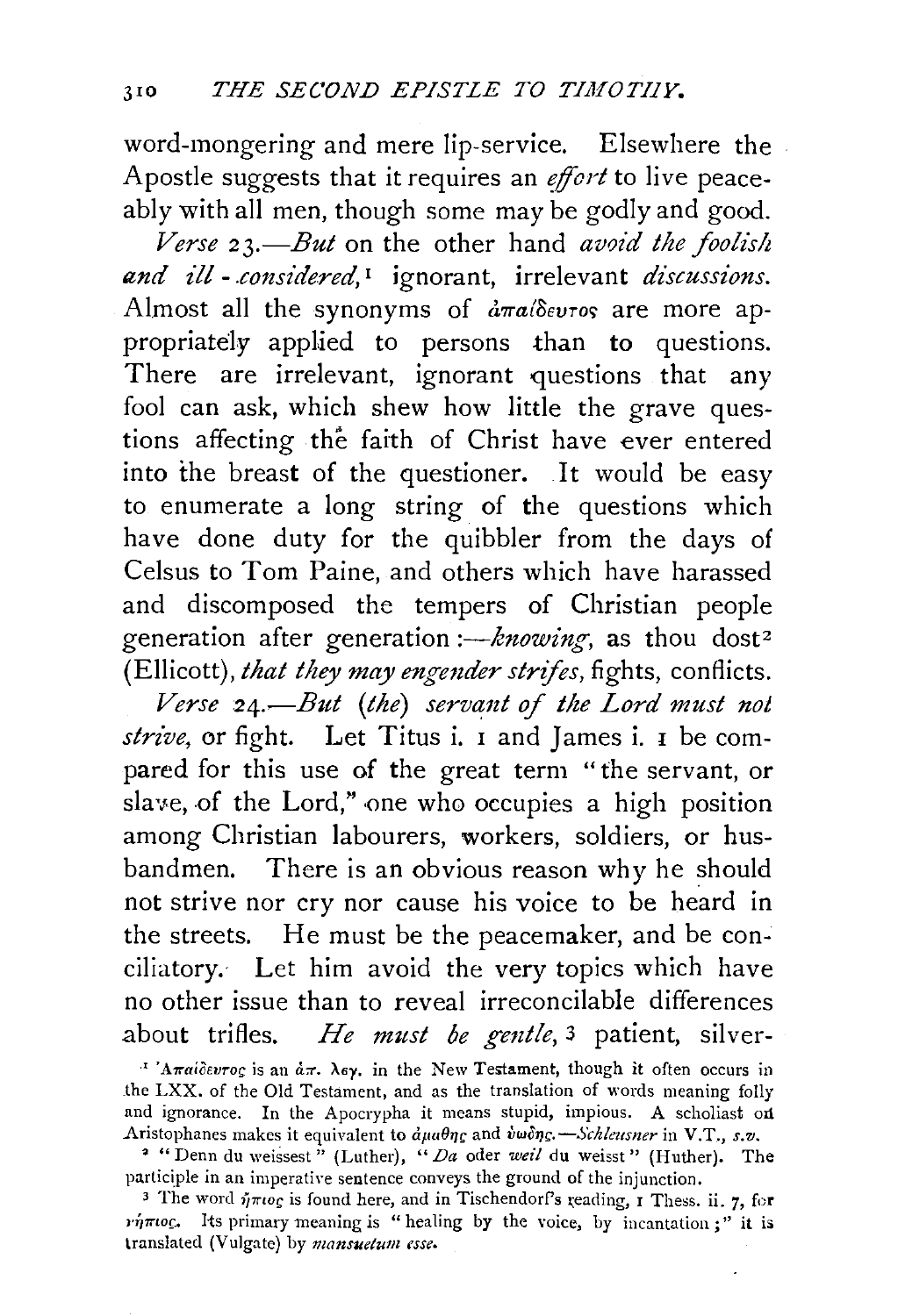tongued *towards all men.* St. Paul never said a harder thing, or indicated a more difficult duty. *Apt in teaching; i.e.*, at once ready and able to teach. Some are ready, even eager, who are not able; and many are able who are not willing or ready to teach. This characteristic differs profoundly from the possession of prophetic fire, and it cannot be restricted to the pedagogic insistence on elementary truths, but suggests a mental and moral fitness for imparting and impressing truth. *Patient of wrong*. In illustrating these words, most Commentators refer to the celebrated passage in Wisdom ii. 19, where the writer puts into the lips of the wilful enemies of the good man the words, "With insolence and torture let us put him to the test, that we may know his *(* $\epsilon \pi i \epsilon \epsilon \epsilon a$ *)* 'sweet reasonableness,' and put to the proof his  $\partial v \in \mathcal{E}$ *ikakia*, his patient endurance of wrong." Endurance of malicious detraction is one of the victories of grace.

*Verse 25.-In meekness correcting those that put themselves in opposition,* ff *perchance God may give them repentance to the full acknowledgment of the truth.* The phrase is difficult as it stands. Strictly translated, it would be, "lest at any time;"<sup> $\Gamma$ </sup> but this would be out of harmony with the whole strain of the passage. Grave doubt is expressed, but hope is not extinguished. God is the giver of repentance. Scherlitz, quoted by Fairbairn, suggests, "whether God may not still give repentance." Here is expression of the thought that there is room and necessity for the operation of the Spirit of God, over and above the normal action of the truth upon the understanding.

<sup>&</sup>lt;sup>*I Mh wore copn.* Winer, p. 631. The dubitative  $\mu$ h, coupled with  $\pi$ ore, in the</sup> sense of indefinite time. Dr. Moulton gives it "whether haply." Green (Gk. Gram.), "The Apostle set out with the dubitative force of  $\mu\eta$ , but subjoined a mood corresponding with the prevailing thought, which certainly involves hope, not despair."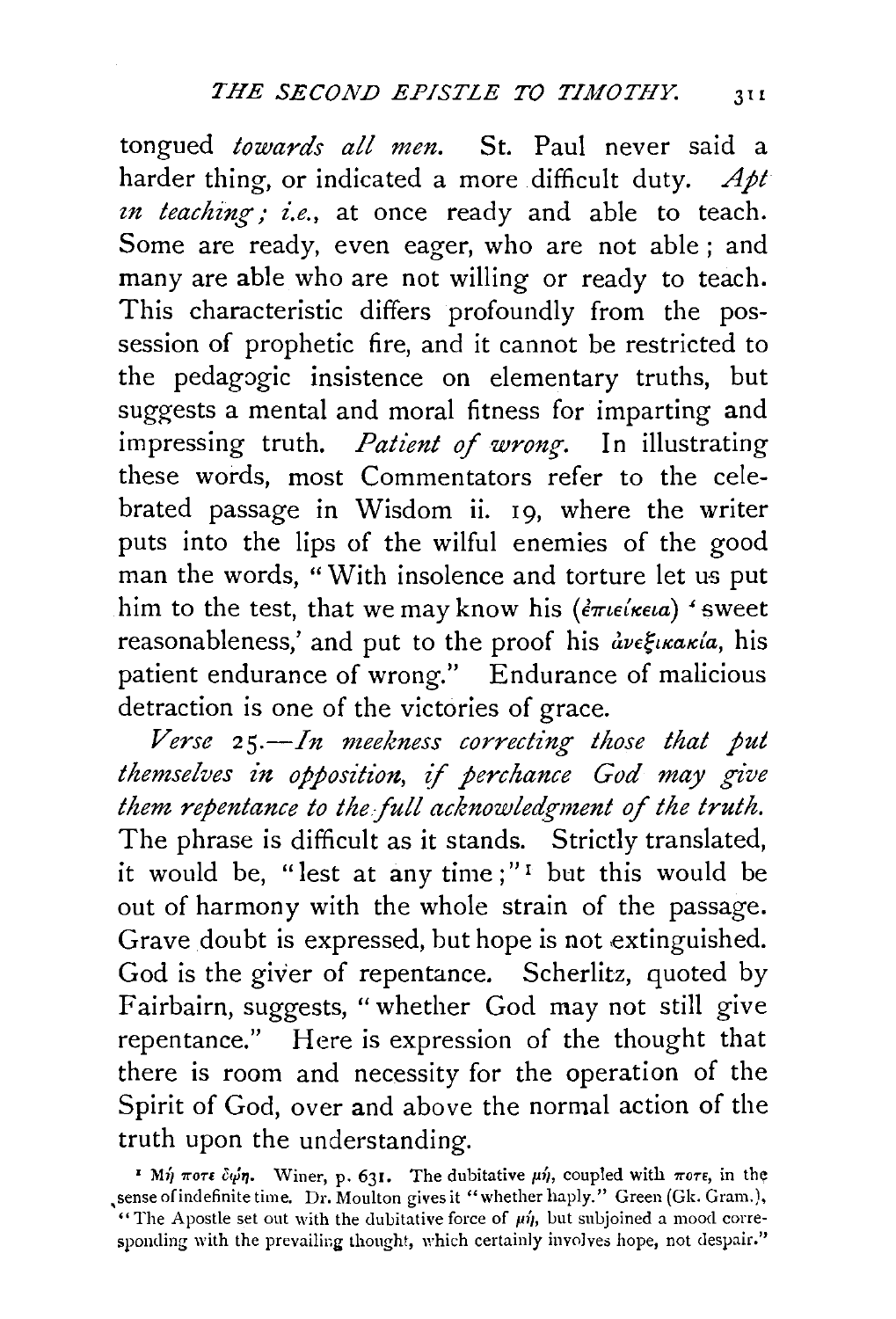*Verse 26.-And that they may return to sobriety*  from the benumbing intoxication of false philosophy and bad habits, here represented as a snare of the devil, in which, though held captive, they were not yet killed *:-out of the snare of the devil, being made living*<sup>1</sup> *captives of by him.* So far there is no difficulty, but the last clause, *according to the will of Him* (*υπ' αυτ*ου  $\epsilon$ *is*  $\tau$ *ò*  $\epsilon$ *k* $\epsilon$ *ivov*  $\theta \neq \lambda \eta \mu a$ , leaves the reader in doubt as to its meaning, since two pronouns are used which generally, if not universally, refer to two different subjects. De Wette, Huther, and Davidson disregard<sup>2</sup> the difference of the pronouns, and make them both refer to the devil. But the contrast of the two pronouns is remarkable, and the sense of the passage very obscure, the " will of the devil " being an otiose addition, unless it be translated, as by Davidson, "to do his will." If  $\epsilon_{\kappa\epsilon\ell\nu\sigma\nu}$  refers to the more remote antecedent, then "God's will" is suggested as the gracious accompaniment and occasion of this gift of repentance, or as the exposition of the state of new life, into which such penitents may be brought. The passage will read as follows : *Whether haply God would grant them* repentance, and also whether haply they may return to so*briety, into (harmony with) his will, out of the snare of the devil, seeing they have been made living captives by him.3* 

This view of the evil in the world, and of the peril assailing the Asiatic Churches, betrays the melancholy outlook which the Apostle at that moment entertained. Nor is this tone of mind peculiar to the Pastoral

 $\sim$  Zwyp $\tilde{\epsilon}$ iv has the same sense in Luke v. 10.

• A passage is quoted from Plato's *Cratylus,* which is said to involve the same usage : Δεΐξαι αύτι άν μεν τύχη έκείνου είκόνα.

<sup>3</sup> This principle of translation is adopted by Grotius and Ellicott. Others have referred the *airov* to the "Servant of the Lord," and the *iktivov* to God; and it is Ly no means certain that this is not the meaning of the passage. Ellicott thinks that this suggestion "does not seem to require notice."